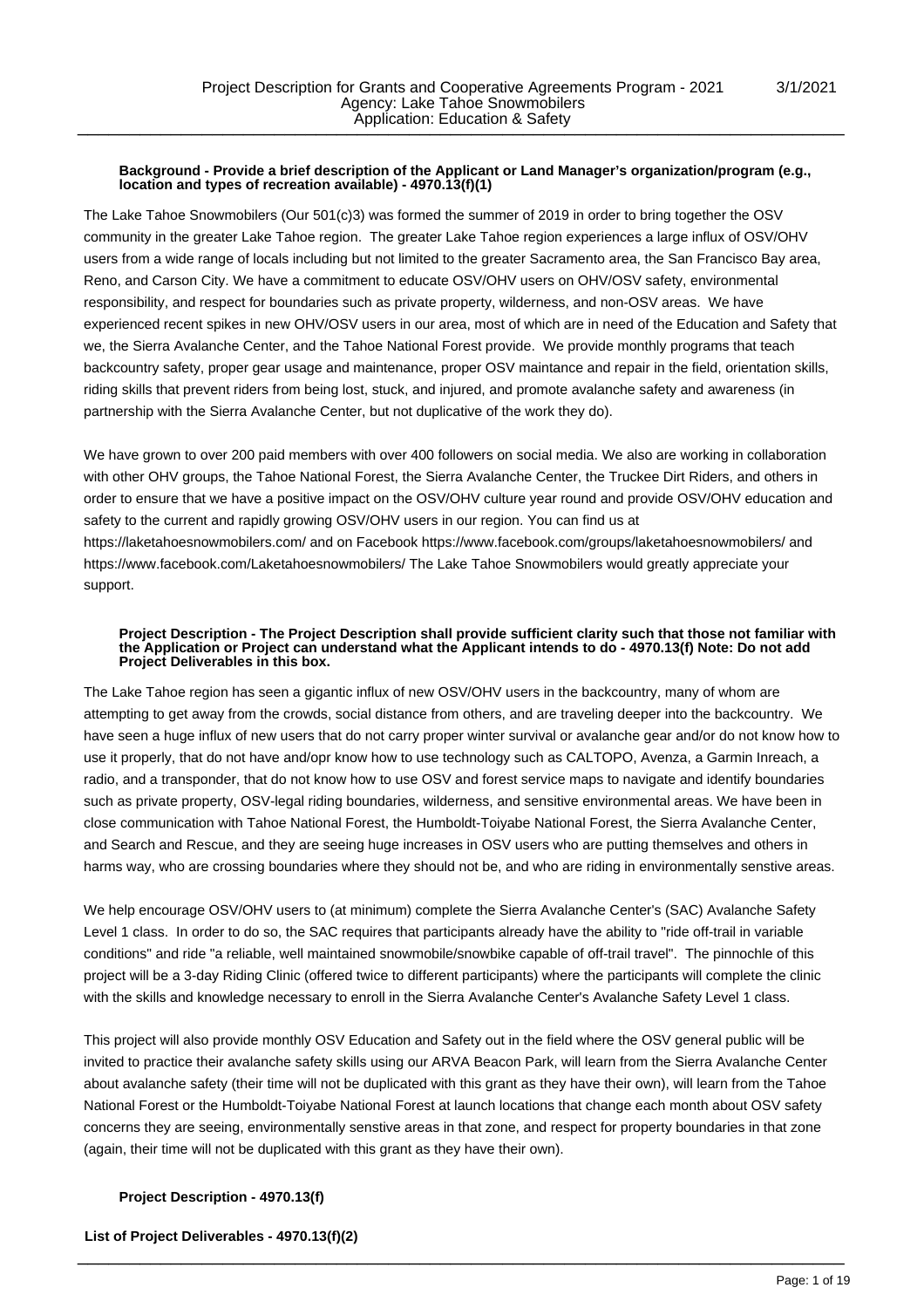Project Type **Education Project Safety Project** 

Ē

| $\#$ | <b>Title</b>                                                                                                                   | <b>Project Deliverable Description</b>                                                                                                                                                                                                                                                                                                                                                                                                                                                                                                                                                                                                                                                                                                                                                                                                                                                                                                                             |
|------|--------------------------------------------------------------------------------------------------------------------------------|--------------------------------------------------------------------------------------------------------------------------------------------------------------------------------------------------------------------------------------------------------------------------------------------------------------------------------------------------------------------------------------------------------------------------------------------------------------------------------------------------------------------------------------------------------------------------------------------------------------------------------------------------------------------------------------------------------------------------------------------------------------------------------------------------------------------------------------------------------------------------------------------------------------------------------------------------------------------|
| 1.   | Classroom and/or field<br>training (Not for staff nor<br>volunteers) (OHV Education<br>Applications Only)                      | Using a blended model in the classroom at the Truckee Tahoe Airport (or<br>on Zoom as needed) as well as in the field at locations identified as<br>needed by the USFS, we will provide regular practice using avalanche<br>gear, orienteering tech programming and use such as Garmin, CalTOPO,<br>and Avenza, using our ARVA Beacon Park, and radio communications.<br>At high-impact OSV staging areas recommended by USFS (such as Little<br>Truckee Summit, Cabin Creek, Hope Valley, etc), we will offer in the<br>field training on OHV/OSV etiquette, providing checkdown of gear for<br>people going backcountry, and leave no trace. We will provide awareness<br>of boundaries and sensitive wildlife and land restoration areas to avoid.<br>All classes will be offered free and publicly to motorized users in order to<br>travel the backcountry safely, minimize violations of boundaries, and<br>minimize impact on wildlife and sensitive areas. |
| 2.   | Educational Outreach (OHV<br><b>Education Applications Only)</b>                                                               | We will use news articles, social media, our website, and local events<br>such as parades and fairs to invite the general public who are interested<br>in OSV/OHV education and safety to attend our monthly events in order<br>to learn about OHV safety, environmental responsibility, and respect for<br>property boundaries. Each event will be held at a different high impact<br>location in order to learn about safety, environmental, and boundary<br>concerns for that zone. The Sierra Avalanche Center and the National<br>Forest will be invited to share concerns they have and help educate<br>(Their work will not be duplicated with this grant. They are mentioned<br>here to show alignment between our programs, without duplication).                                                                                                                                                                                                         |
| 3.   | Creating/Updating/Printing<br>OHV related maps and/or<br>educational brochures/guides<br>(OHV Education Applications<br>Only)  | <b>NA</b>                                                                                                                                                                                                                                                                                                                                                                                                                                                                                                                                                                                                                                                                                                                                                                                                                                                                                                                                                          |
| 4.   | Creating/Updating/Printing of<br>OHV related trail and/or<br>interpretive signs/panels<br>(OHV Education Applications<br>Only) | <b>NA</b>                                                                                                                                                                                                                                                                                                                                                                                                                                                                                                                                                                                                                                                                                                                                                                                                                                                                                                                                                          |
| 5.   | <b>Voluntary Sound Testing</b><br>(OHV Education Applications<br>Only)                                                         | <b>NA</b>                                                                                                                                                                                                                                                                                                                                                                                                                                                                                                                                                                                                                                                                                                                                                                                                                                                                                                                                                          |
| 6.   | OHV First Responder<br>Activities as related to OHV<br>Recreation (OHV Safety<br><b>Applications Only)</b>                     | <b>NA</b>                                                                                                                                                                                                                                                                                                                                                                                                                                                                                                                                                                                                                                                                                                                                                                                                                                                                                                                                                          |
| 7.   | OHV Search and Rescue<br>Activities as related to OHV                                                                          | <b>NA</b>                                                                                                                                                                                                                                                                                                                                                                                                                                                                                                                                                                                                                                                                                                                                                                                                                                                                                                                                                          |

Provide a list of Project Deliverables the Applicant proposes to undertake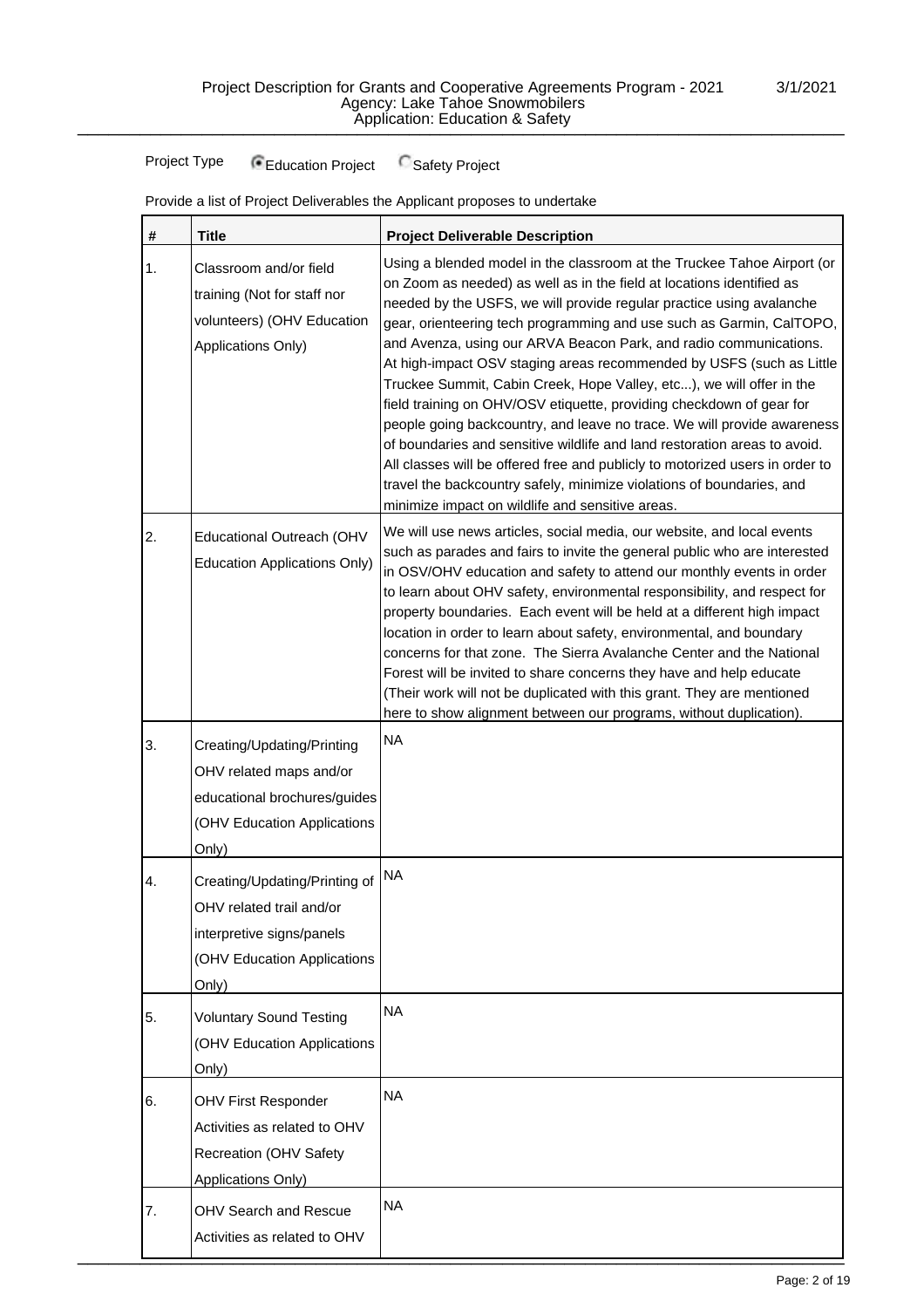| 8.  | Recreation (OHV Safety<br>Applications Only)<br>First aid stations (OHV<br><b>Safety Applications Only)</b> | <b>NA</b>                                                                                                                                                                                                                                                                                                                                                                       |
|-----|-------------------------------------------------------------------------------------------------------------|---------------------------------------------------------------------------------------------------------------------------------------------------------------------------------------------------------------------------------------------------------------------------------------------------------------------------------------------------------------------------------|
| l9. | Other (unique to OHV Safety<br>or OHV Education,<br>depending on what type of<br>Project)                   | We will hire certified OSV instructors to provide the riding clinic. We will<br>also partner with the Sierra Avalanche Center to provide entry-level<br>avalanche safety (though this will help provide safety for the participants<br>as they take the riding clinic, the time and expenses of SAC will not be<br>charged to this grant and are a part of SACs grant project). |
| 10. | Other (unique to OHV Safety<br>or OHV Education,<br>depending on what type of<br>Project)                   | <b>NA</b>                                                                                                                                                                                                                                                                                                                                                                       |
| 11. | Other (unique to OHV Safety<br>or OHV Education,<br>depending on what type of<br>Project)                   | <b>NA</b>                                                                                                                                                                                                                                                                                                                                                                       |
| 12. | Other (unique to OHV Safety<br>or OHV Education,<br>depending on what type of<br>Project)                   | <b>NA</b>                                                                                                                                                                                                                                                                                                                                                                       |

## **Relation of Proposed Project to OHV Recreation - 4970.13(f)(3)**

As motorized users of the backcountry, our mission is to positively impact the OSV culture in the greater Tahoe region through OSV education and safety, environmental responsibility, and respect for property boundaries. This project will help us accomplish this goal by enabling us to provide monthly events that educate motorized users from the general public about responsible land use, safe OSV use of the backcountry, regular practice with avalanche safety gear and technology, and motorized use that is environmentally responsible. Our partnership with the Sierra Avalanche Center, the Tahoe National Forest, and the Humboldt-Toiyabe National Forest will allow them to be guests at our events to help provide further education and awareness (though their presence and activities will not be charged to this grant as they have grants of their own).

#### **Identification of Needs - 4970.13(f)(4)**

- Equipment and supplies such as signage/banners and tables that are portable and can be set up at each meetup staging area, as well as at fairs and parades, in order to attract the attention of motorized users and distribute educational materials •
- Hire certified OSV instructors to provide two 3-day riding clinics
- Staff-hours for registration, permitting, insurance, marketing, accounting, and planning
- Liability insurance
- Transportation to each event
- Operation during the events
- Storage for equipment and supplies

#### **Location of Training/Services - 4970.13(f)(5)**

The monthly events will be held at high impact staging areas within the CA side of the Tahoe National Forest and the

\_\_\_\_\_\_\_\_\_\_\_\_\_\_\_\_\_\_\_\_\_\_\_\_\_\_\_\_\_\_\_\_\_\_\_\_\_\_\_\_\_\_\_\_\_\_\_\_\_\_\_\_\_\_\_\_\_\_\_\_\_\_\_\_\_\_\_\_\_\_\_\_\_\_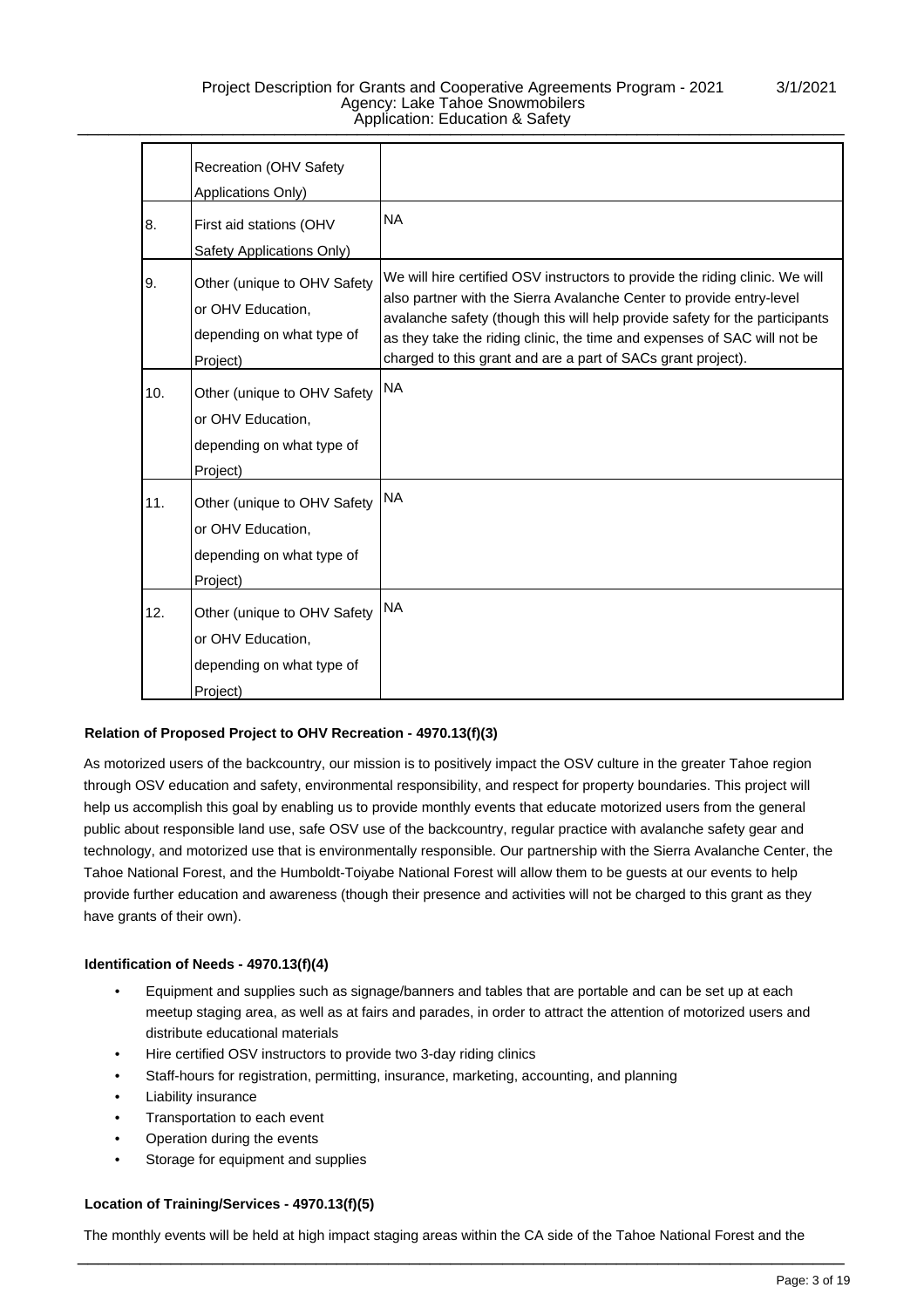Humboldt-Toiyabe National Forest. The locations will be selected upon recommendation by the land manager for each forest in order to increase OSV education and safety at locations where property bounderies, environmental responsibility, and OSV safety are highest concern. Locations currently identified include but are not limited to zones of the Little Truckee Summit, Cabin Creek, and Hope Valley, and may include Penny Pines, Castle Valley, '06 in Truckee, Mt. Watson, Blackwood Peak, China Wall, and Martis Peak.

### **OHV Safety, Environmental Responsibility, and Respect Private Property - 4970.13(f)(6) (Education Projects ONLY)**

This project will help us provide OSV Education about OSV safety, environmental responsibility, and respect for boundaries (private property, wilderness, non-OSV, etc...) to the large influx of motorized users by working closely with the National Forests and the Sierra Avalanche Center and holding our events at high-impact areas as recommended by the National Forests. Our montly events will include practice using navigation and avalanche safety gear, equipment, and technology, including beacon practice using our ARVA Beacon Park. And the riding clinics will enhance OSV safety by teaching the riding skills needed to navigate various terrain, a prerequisite for taking the OSV Level 1 Avalanche Safety class provided by the Sierra Avalanche Center.

#### **District and County Information**

#### **California State Senate Districts**

Select one or more of the California State Senate Districts where the proposed project activities will occur. Copy and Paste the URL (http://www.legislature.ca.gov/legislators\_and\_districts/districts/districts.html) in your browser to determine the State Senate district(s).

| State Senate 01 | State Senate 02 | State Senate 03                                                                           | State Senate 04 | State Senate 05 |
|-----------------|-----------------|-------------------------------------------------------------------------------------------|-----------------|-----------------|
| State Senate 06 | State Senate 07 | State Senate 08                                                                           | State Senate 09 | State Senate 10 |
| State Senate 11 | State Senate 12 | State Senate 13                                                                           | State Senate 14 | State Senate 15 |
| State Senate 16 | State Senate 17 | State Senate 18                                                                           | State Senate 19 | State Senate 20 |
| State Senate 21 | State Senate 22 | State Senate 23                                                                           | State Senate 24 | State Senate 25 |
| State Senate 26 | State Senate 27 | State Senate 28                                                                           | State Senate 29 | State Senate 30 |
| State Senate 31 | State Senate 32 | State Senate 33                                                                           | State Senate 34 | State Senate 35 |
|                 |                 | □ State Senate 36 □ State Senate 37 □ State Senate 38 □ State Senate 39 □ State Senate 40 |                 |                 |

#### **California State Assembly Districts**

Select one or more of the California State Assembly Districts where the proposed project activities will occur. Copy and Paste the URL (http://www.legislature.ca.gov/legislators\_and\_districts/districts/districts.html) in your browser to determine the State Assembly district(s).

| $\triangledown$ State Assembly 01 $\square$ State Assembly 02 $\square$ State Assembly 03 $\square$ State Assembly 04 $\square$ State Assembly 05 |
|---------------------------------------------------------------------------------------------------------------------------------------------------|
| □ State Assembly 06 □ State Assembly 07 □ State Assembly 08 □ State Assembly 09 □ State Assembly 10                                               |
| □ State Assembly 11 □ State Assembly 12 □ State Assembly 13 □ State Assembly 14 □ State Assembly 15                                               |
| □ State Assembly 16 □ State Assembly 17 □ State Assembly 18 □ State Assembly 19 □ State Assembly 20                                               |
| □ State Assembly 21 □ State Assembly 22 □ State Assembly 23 □ State Assembly 24 □ State Assembly 25                                               |
| □ State Assembly 26 □ State Assembly 27 □ State Assembly 28 □ State Assembly 29 □ State Assembly 30                                               |
| □ State Assembly 31 □ State Assembly 32 □ State Assembly 33 □ State Assembly 34 □ State Assembly 35                                               |
| □ State Assembly 36 □ State Assembly 37 □ State Assembly 38 □ State Assembly 39 □ State Assembly 40                                               |
| □ State Assembly 41 □ State Assembly 42 □ State Assembly 43 □ State Assembly 44 □ State Assembly 45                                               |
| □ State Assembly 46 □ State Assembly 47 □ State Assembly 48 □ State Assembly 49 □ State Assembly 50                                               |
| □ State Assembly 51 □ State Assembly 52 □ State Assembly 53 □ State Assembly 54 □ State Assembly 55                                               |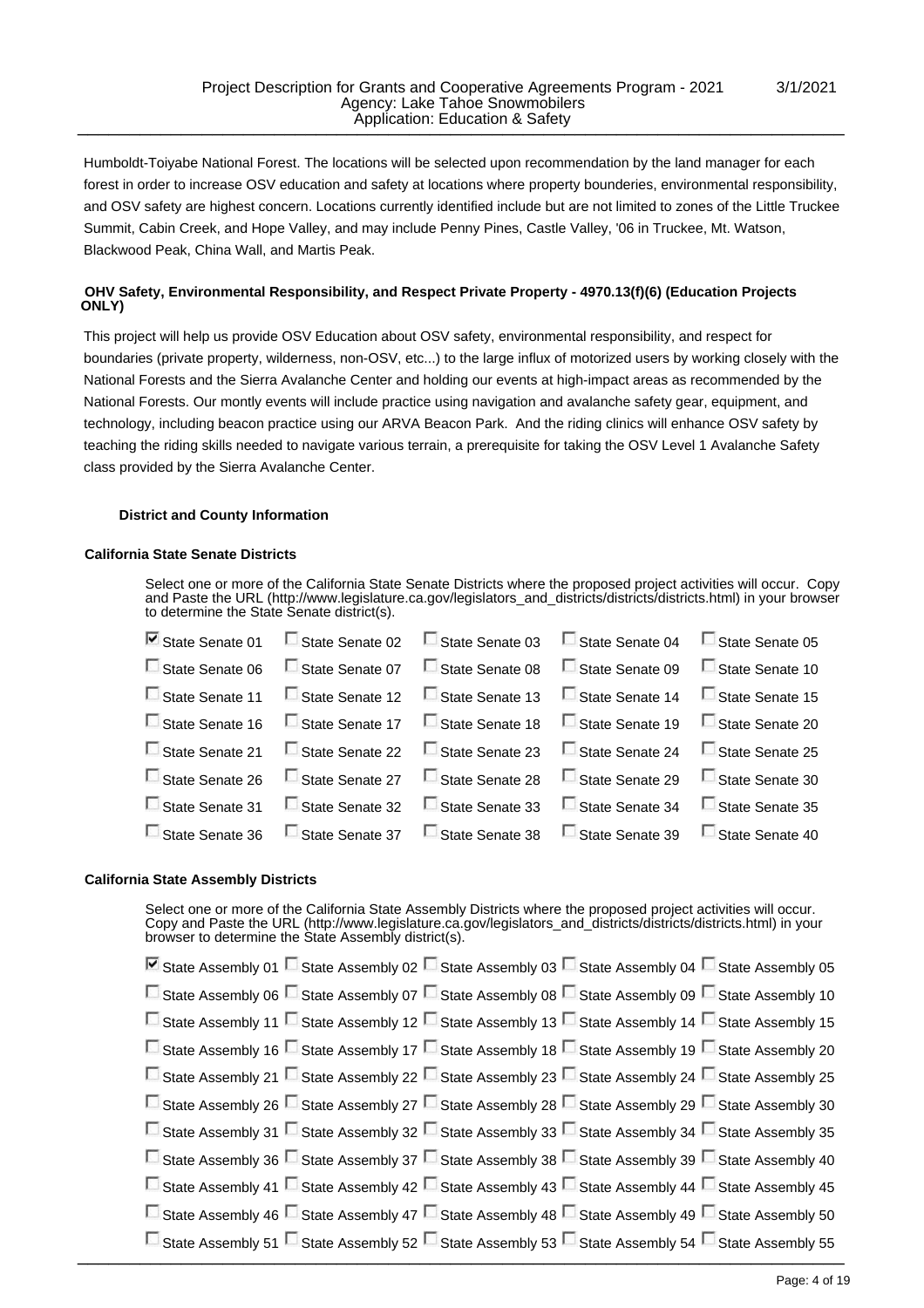|                                                 |                               | □ State Assembly 56 □ State Assembly 57 □ State Assembly 58 □ State Assembly 59 □ State Assembly 60<br>□ State Assembly 61 □ State Assembly 62 □ State Assembly 63 □ State Assembly 64 □ State Assembly 65<br>□ State Assembly 66 □ State Assembly 67 □ State Assembly 68 □ State Assembly 69 □ State Assembly 70<br>□ State Assembly 71 □ State Assembly 72 □ State Assembly 73 □ State Assembly 74 □ State Assembly 75<br>□ State Assembly 76 □ State Assembly 77 □ State Assembly 78 □ State Assembly 79 □ State Assembly 80 |                              |
|-------------------------------------------------|-------------------------------|---------------------------------------------------------------------------------------------------------------------------------------------------------------------------------------------------------------------------------------------------------------------------------------------------------------------------------------------------------------------------------------------------------------------------------------------------------------------------------------------------------------------------------|------------------------------|
| <b>California Congressional Districts</b>       |                               |                                                                                                                                                                                                                                                                                                                                                                                                                                                                                                                                 |                              |
| Congressional district(s).                      |                               | Select one or more of the California Congressional Districts where the proposed project activities will occur.<br>Copy and Paste the URL (https://www.govtrack.us/congress/members/CA) in your browser to determine the                                                                                                                                                                                                                                                                                                         |                              |
|                                                 |                               | $\boxdot$ Congressional District 1 $\Box$ Congressional District 2 $\Box$ Congressional District 3 $\Box$ Congressional District 4                                                                                                                                                                                                                                                                                                                                                                                              |                              |
|                                                 |                               | $\square$ Congressional District 5 $\square$ Congressional District 6 $\square$ Congressional District 7 $\square$ Congressional District 8                                                                                                                                                                                                                                                                                                                                                                                     |                              |
| Congressional District 9 Congressional District | 10                            | Congressional District<br>11                                                                                                                                                                                                                                                                                                                                                                                                                                                                                                    | Congressional District<br>12 |
| Congressional District                          | Congressional District        | Congressional District                                                                                                                                                                                                                                                                                                                                                                                                                                                                                                          | Congressional District       |
| 13                                              | 14                            | 15                                                                                                                                                                                                                                                                                                                                                                                                                                                                                                                              | 16                           |
| Congressional District                          | Congressional District        | Congressional District                                                                                                                                                                                                                                                                                                                                                                                                                                                                                                          | Congressional District       |
| 17                                              | 18                            | 19                                                                                                                                                                                                                                                                                                                                                                                                                                                                                                                              | 20                           |
| Congressional District                          | Congressional District        | Congressional District                                                                                                                                                                                                                                                                                                                                                                                                                                                                                                          | Congressional District       |
| 21                                              | 22                            | 23                                                                                                                                                                                                                                                                                                                                                                                                                                                                                                                              | 24                           |
| Congressional District                          | Congressional District        | Congressional District                                                                                                                                                                                                                                                                                                                                                                                                                                                                                                          | Congressional District       |
| 25                                              | 26                            | 27                                                                                                                                                                                                                                                                                                                                                                                                                                                                                                                              | 28                           |
| Congressional District                          | <b>Congressional District</b> | Congressional District                                                                                                                                                                                                                                                                                                                                                                                                                                                                                                          | Congressional District       |
| 29                                              | 30                            | 31                                                                                                                                                                                                                                                                                                                                                                                                                                                                                                                              | 32                           |
| Congressional District                          | Congressional District        | Congressional District                                                                                                                                                                                                                                                                                                                                                                                                                                                                                                          | Congressional District       |
| 33                                              | 34                            | 35                                                                                                                                                                                                                                                                                                                                                                                                                                                                                                                              | 36                           |
| Congressional District                          | Congressional District        | Congressional District                                                                                                                                                                                                                                                                                                                                                                                                                                                                                                          | Congressional District       |
| 37                                              | 38                            | 39                                                                                                                                                                                                                                                                                                                                                                                                                                                                                                                              | 40                           |
| Congressional District                          | Congressional District        | Congressional District                                                                                                                                                                                                                                                                                                                                                                                                                                                                                                          | Congressional District       |
| 41                                              | 42                            | 43                                                                                                                                                                                                                                                                                                                                                                                                                                                                                                                              | 44                           |
| Congressional District                          | Congressional District        | Congressional District                                                                                                                                                                                                                                                                                                                                                                                                                                                                                                          | Congressional District       |
| 45                                              | 46                            | 47                                                                                                                                                                                                                                                                                                                                                                                                                                                                                                                              | 48                           |
| Congressional District                          | Congressional District        | Congressional District                                                                                                                                                                                                                                                                                                                                                                                                                                                                                                          | Congressional District       |
| 49                                              | 50                            | 51                                                                                                                                                                                                                                                                                                                                                                                                                                                                                                                              | 52                           |
|                                                 |                               |                                                                                                                                                                                                                                                                                                                                                                                                                                                                                                                                 |                              |

Congressional District 53

# **County**

Select one or more of the California Counties where the proposed project activities will occur.

| Alameda      | Alpine    | Amador                    | Butte                 | Calaveras               | Colusa   |
|--------------|-----------|---------------------------|-----------------------|-------------------------|----------|
| Contra Costa | Del Norte | $\triangledown$ El Dorado | Fresno                | Glenn                   | Humboldt |
| Imperial     | Invo      | Kern                      | Kings                 | Lake                    | Lassen   |
| Los Angeles  | Madera    | Marin                     | <sup>⊥</sup> Mariposa | Mendocino               | Merced   |
| Modoc        | Mono      | Monterey                  | <sup>⊥</sup> Napa     | $\triangleright$ Nevada | Orange   |
|              |           |                           |                       |                         |          |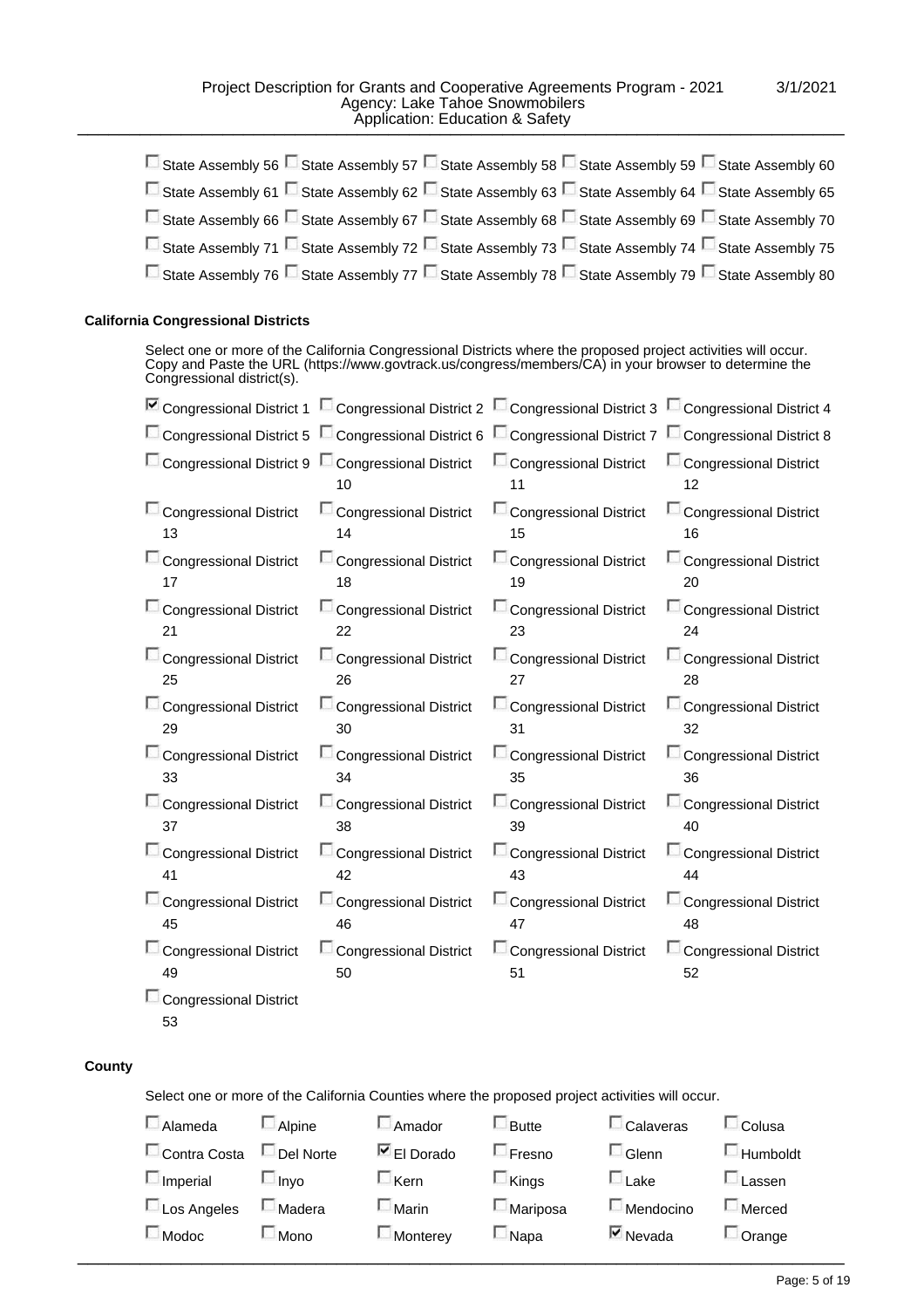## Project Description for Grants and Cooperative Agreements Program - 2021 Agency: Lake Tahoe Snowmobilers Application: Education & Safety \_\_\_\_\_\_\_\_\_\_\_\_\_\_\_\_\_\_\_\_\_\_\_\_\_\_\_\_\_\_\_\_\_\_\_\_\_\_\_\_\_\_\_\_\_\_\_\_\_\_\_\_\_\_\_\_\_\_\_\_\_\_\_\_\_\_\_\_\_\_\_\_\_\_

| $\nabla$ Placer | Plumas                        | Riverside     | $\Box$ Sacramento       | San Benito     | San<br>Bernardino |
|-----------------|-------------------------------|---------------|-------------------------|----------------|-------------------|
| San Diego       | □ San Francisco □ San Joaquin |               | San Luis<br>Obispo      | San Mateo      | Santa Barbara     |
| Santa Clara     | Santa Cruz                    | Shasta        | $\triangleright$ Sierra | Siskiyou       | Solano            |
| Sonoma          | Stanislaus                    | Sutter        | $\Box$ Tehama           | $\Box$ Trinity | $\square$ Tulare  |
| Tuolumne        | $\Box$ Ventura                | <b>L</b> Yolo | <b>L</b> Yuba           |                |                   |

\_\_\_\_\_\_\_\_\_\_\_\_\_\_\_\_\_\_\_\_\_\_\_\_\_\_\_\_\_\_\_\_\_\_\_\_\_\_\_\_\_\_\_\_\_\_\_\_\_\_\_\_\_\_\_\_\_\_\_\_\_\_\_\_\_\_\_\_\_\_\_\_\_\_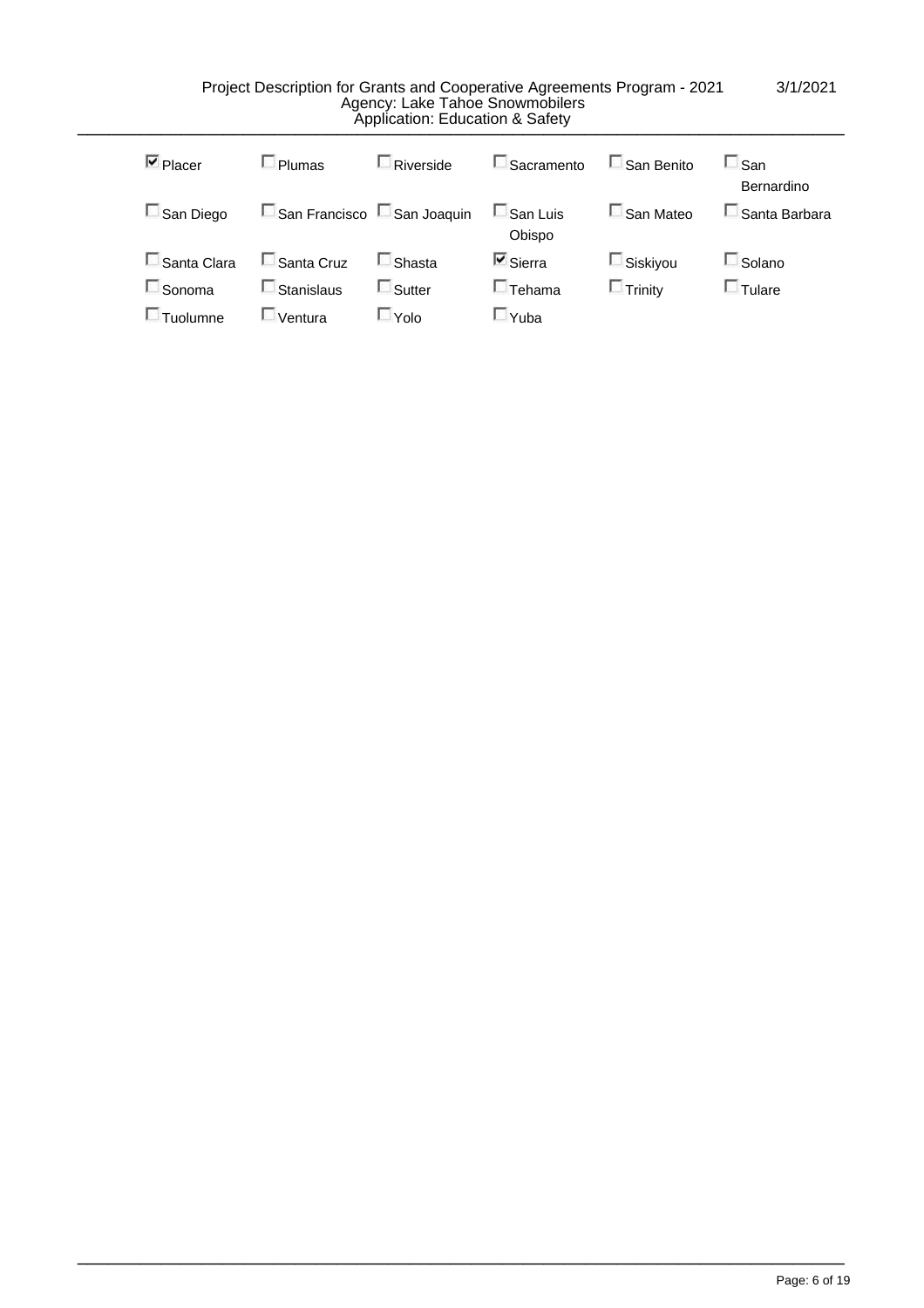# **1 Optional Project-Specific Application Documents**

| <b>Attachment Title</b>                                                                                   | <b>Attachment</b>                                                          |
|-----------------------------------------------------------------------------------------------------------|----------------------------------------------------------------------------|
| Letter of Support from Sierra Avalanche Center                                                            | 28968 1 603 SAC lettor of<br>support for LTS CA OHV 21<br><b>grant.pdf</b> |
| Letter of Support from Tahoe National Forest (Land Managers):<br>Truckee and Sierraville Ranger Districts | 28968_1_223_Xerox<br>Scan 03012021123011.PDF                               |

# **2 Optional Project-specific Maps**

| l Attachment Title            | l Attachment                                                                    |
|-------------------------------|---------------------------------------------------------------------------------|
| Letter of Support from Driven | 28970 0 260 Lake Tahoe<br>Snowmobilers Letter of Support<br>$12 - 25 - 21$ .pdf |

\_\_\_\_\_\_\_\_\_\_\_\_\_\_\_\_\_\_\_\_\_\_\_\_\_\_\_\_\_\_\_\_\_\_\_\_\_\_\_\_\_\_\_\_\_\_\_\_\_\_\_\_\_\_\_\_\_\_\_\_\_\_\_\_\_\_\_\_\_\_\_\_\_\_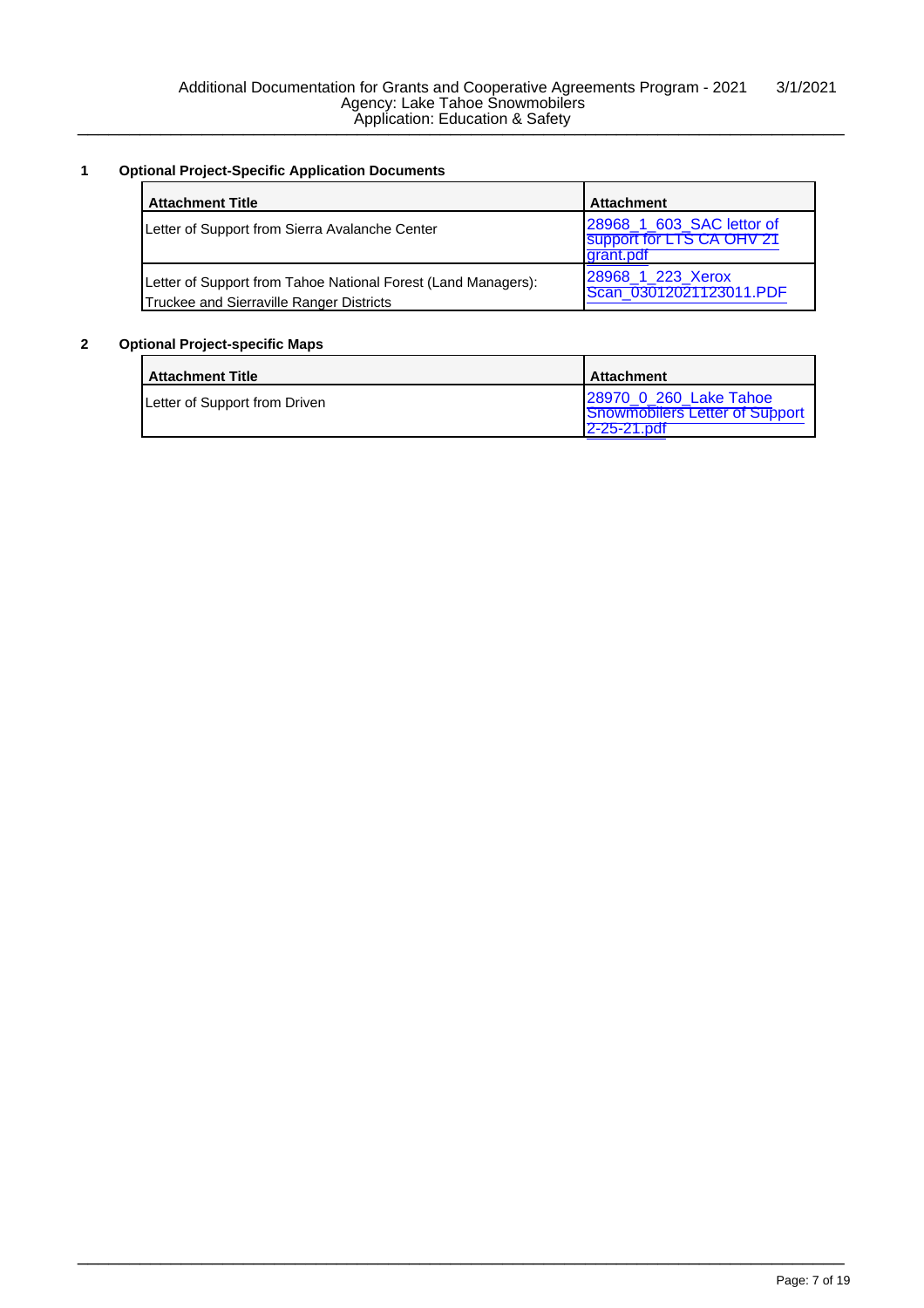| <b>APPLICANT NAME:</b>      | Lake Tahoe Snowmobilers                                                                                                                                                                                                                                                                                                                                                                                                                                                                                                                                                                                                                                                                                                                                                                                                                                                                                                                                                                                                                                                                                                                                                                                                                                                                                                                                                                                                                                                                                                                                                                                                                                                                                                                                                                                                                                                                                                                                                                                                                                                                                                                                                                                                                                                                                                                                                                                                                                                 |                                                |                                           |                                                |                   |              |
|-----------------------------|-------------------------------------------------------------------------------------------------------------------------------------------------------------------------------------------------------------------------------------------------------------------------------------------------------------------------------------------------------------------------------------------------------------------------------------------------------------------------------------------------------------------------------------------------------------------------------------------------------------------------------------------------------------------------------------------------------------------------------------------------------------------------------------------------------------------------------------------------------------------------------------------------------------------------------------------------------------------------------------------------------------------------------------------------------------------------------------------------------------------------------------------------------------------------------------------------------------------------------------------------------------------------------------------------------------------------------------------------------------------------------------------------------------------------------------------------------------------------------------------------------------------------------------------------------------------------------------------------------------------------------------------------------------------------------------------------------------------------------------------------------------------------------------------------------------------------------------------------------------------------------------------------------------------------------------------------------------------------------------------------------------------------------------------------------------------------------------------------------------------------------------------------------------------------------------------------------------------------------------------------------------------------------------------------------------------------------------------------------------------------------------------------------------------------------------------------------------------------|------------------------------------------------|-------------------------------------------|------------------------------------------------|-------------------|--------------|
| <b>PROJECT TITLE:</b>       | <b>Education &amp; Safety</b>                                                                                                                                                                                                                                                                                                                                                                                                                                                                                                                                                                                                                                                                                                                                                                                                                                                                                                                                                                                                                                                                                                                                                                                                                                                                                                                                                                                                                                                                                                                                                                                                                                                                                                                                                                                                                                                                                                                                                                                                                                                                                                                                                                                                                                                                                                                                                                                                                                           |                                                |                                           | <b>PROJECT NUMBER</b><br>(Division use only) : | G21-04-33-S01     |              |
| <b>PROJECT TYPE:</b>        | П<br>Law Enforcement<br>П<br>Development                                                                                                                                                                                                                                                                                                                                                                                                                                                                                                                                                                                                                                                                                                                                                                                                                                                                                                                                                                                                                                                                                                                                                                                                                                                                                                                                                                                                                                                                                                                                                                                                                                                                                                                                                                                                                                                                                                                                                                                                                                                                                                                                                                                                                                                                                                                                                                                                                                | $\Box$ Restoration<br><b>Ground Operations</b> | <b>Education &amp; Safety</b><br>Planning |                                                | L.<br>Acquisition |              |
| <b>PROJECT DESCRIPTION:</b> | The Lake Tahoe region has seen a gigantic influx of new OSV/OHV users in the backcountry, many of whom are attempting to get away from the crowds,<br>social distance from others, and are traveling deeper into the backcountry. We have seen a huge influx of new users that do not carry proper winter<br>survival or avalanche gear and/or do not know how to use it properly, that do not have and/opr know how to use technology such as CALTOPO, Avenza, a<br>Garmin Inreach, a radio, and a transponder, that do not know how to use OSV and forest service maps to navigate and identify boundaries such as private<br>property, OSV-legal riding boundaries, wilderness, and sensitive environmental areas. We have been in close communication with Tahoe National Forest,<br>the Humboldt-Toiyabe National Forest, the Sierra Avalanche Center, and Search and Rescue, and they are seeing huge increases in OSV users who are<br>putting themselves and others in harms way, who are crossing boundaries where they should not be, and who are riding in environmentally senstive<br>areas.<br>We help encourage OSV/OHV users to (at minimum) complete the Sierra Avalanche Center's (SAC) Avalanche Safety Level 1 class. In order to do so,<br>the SAC requires that participants already have the ability to "ride off-trail in variable conditions" and ride "a reliable, well maintained snowmobile/snowbike<br>capable of off-trail travel". The pinnochle of this project will be a 3-day Riding Clinic (offered twice to different participants) where the participants will<br>complete the clinic with the skills and knowledge necessary to enroll in the Sierra Avalanche Center's Avalanche Safety Level 1 class.<br>This project will also provide monthly OSV Education and Safety out in the field where the OSV general public will be invited to practice their avalanche<br>safety skills using our ARVA Beacon Park, will learn from the Sierra Avalanche Center about avalanche safety (their time will not be duplicated with this<br>grant as they have their own), will learn from the Tahoe National Forest or the Humboldt-Toiyabe National Forest at launch locations that change each<br>month about OSV safety concerns they are seeing, environmentally senstive areas in that zone, and respect for property boundaries in that zone (again,<br>their time will not be duplicated with this grant as they have their own). |                                                |                                           |                                                |                   |              |
| <b>Line Item</b>            |                                                                                                                                                                                                                                                                                                                                                                                                                                                                                                                                                                                                                                                                                                                                                                                                                                                                                                                                                                                                                                                                                                                                                                                                                                                                                                                                                                                                                                                                                                                                                                                                                                                                                                                                                                                                                                                                                                                                                                                                                                                                                                                                                                                                                                                                                                                                                                                                                                                                         | Qty                                            | Rate UOM                                  | <b>Total</b>                                   | <b>Grant Req.</b> | <b>Match</b> |
| <b>DIRECT EXPENSES</b>      |                                                                                                                                                                                                                                                                                                                                                                                                                                                                                                                                                                                                                                                                                                                                                                                                                                                                                                                                                                                                                                                                                                                                                                                                                                                                                                                                                                                                                                                                                                                                                                                                                                                                                                                                                                                                                                                                                                                                                                                                                                                                                                                                                                                                                                                                                                                                                                                                                                                                         |                                                |                                           |                                                |                   |              |
| <b>Program Expenses</b>     |                                                                                                                                                                                                                                                                                                                                                                                                                                                                                                                                                                                                                                                                                                                                                                                                                                                                                                                                                                                                                                                                                                                                                                                                                                                                                                                                                                                                                                                                                                                                                                                                                                                                                                                                                                                                                                                                                                                                                                                                                                                                                                                                                                                                                                                                                                                                                                                                                                                                         |                                                |                                           |                                                |                   |              |
| Staff<br>1                  |                                                                                                                                                                                                                                                                                                                                                                                                                                                                                                                                                                                                                                                                                                                                                                                                                                                                                                                                                                                                                                                                                                                                                                                                                                                                                                                                                                                                                                                                                                                                                                                                                                                                                                                                                                                                                                                                                                                                                                                                                                                                                                                                                                                                                                                                                                                                                                                                                                                                         |                                                |                                           |                                                |                   |              |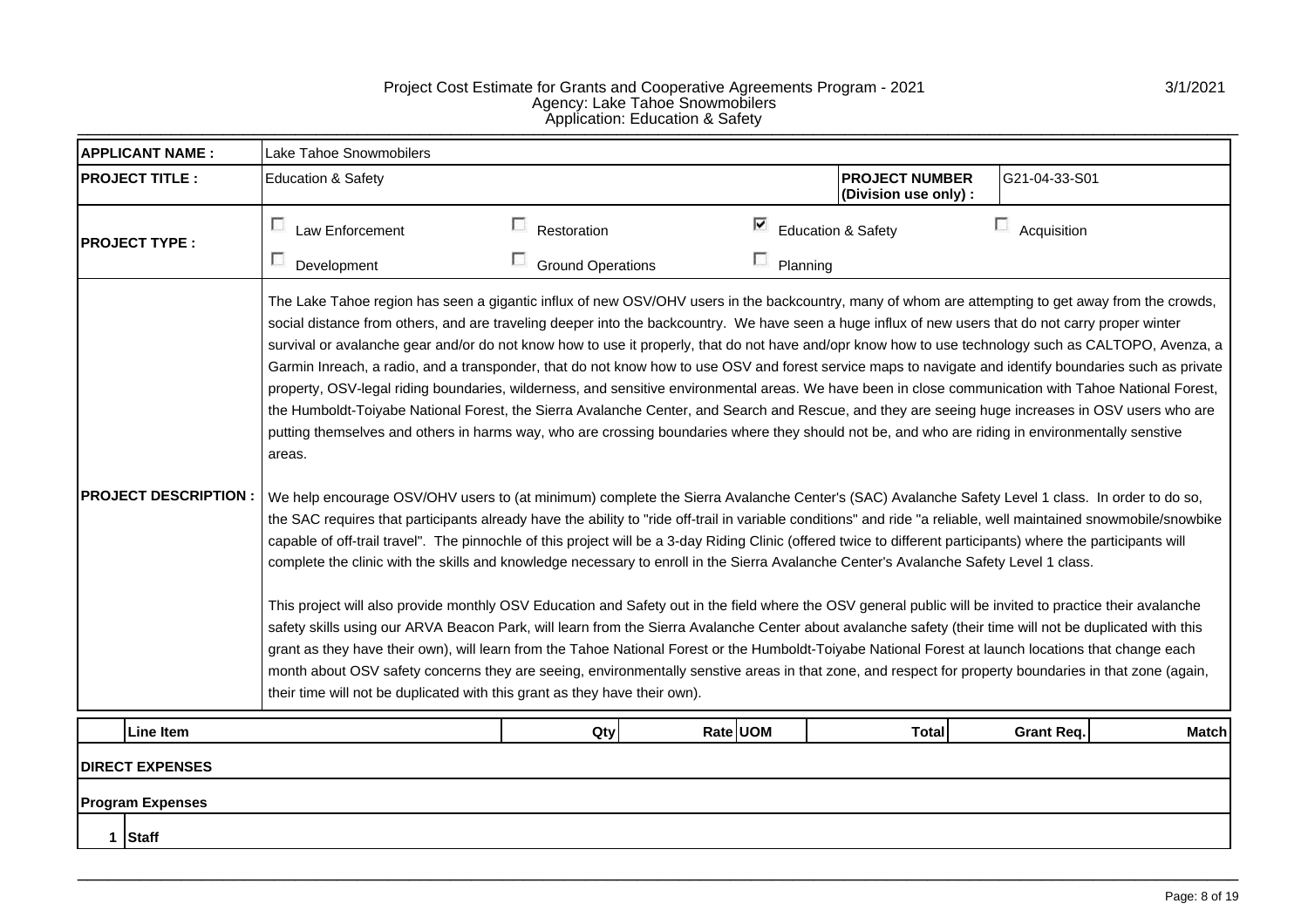| <b>Line Item</b>                                                                                                                                                                                                                                                                                                                                                                                                                                   | Qty      |             | Rate UOM | <b>Total</b> | <b>Grant Req.</b> | <b>Match</b> |
|----------------------------------------------------------------------------------------------------------------------------------------------------------------------------------------------------------------------------------------------------------------------------------------------------------------------------------------------------------------------------------------------------------------------------------------------------|----------|-------------|----------|--------------|-------------------|--------------|
| 1. Staff-Monthly Event Instructor 1<br>Notes: OSV Education on safety, environmental<br>responsibility, and property boundaries for each monthly<br>event. Six events at 3-hours each plus one hour planning<br>for each event.                                                                                                                                                                                                                    | 24.0000  | 31.500 HRS  |          | 756.00       | 0.00              | 756.00       |
| 2. Staff-Monthly Event Instructor 2<br>Notes: OSV Education on safety, environmental<br>responsibility, and property boundaries for each monthly<br>event. Six events at 3-hours each plus one hour planning<br>for each event.                                                                                                                                                                                                                    | 24.0000  | 31.500 HRS  |          | 756.00       | 0.00              | 756.00       |
| 3. Staff-Events setup, during, and cleanup<br>Notes: 1hr Setup, 3 hrs during, and 1hr cleanup for each of<br>the six events for three people for a total of 90 hours. Plus<br>setup, check-in and cleanup, three hours per day for the six<br>days of clinic for two people for another 36 hours.                                                                                                                                                  | 126.0000 | 31.500 HRS  |          | 3,969.00     | 0.00              | 3,969.00     |
| <b>Total for Staff</b>                                                                                                                                                                                                                                                                                                                                                                                                                             |          |             |          | 5,481.00     | 0.00              | 5,481.00     |
| 2 Contracts                                                                                                                                                                                                                                                                                                                                                                                                                                        |          |             |          |              |                   |              |
| 1. Contracts-Riding Clinic<br>Notes: The cost of a riding clinic is \$1200 per person. We<br>are writing this grant to fund two 3-day riding clinic, each<br>clinic has a 6:1 participant to instructor ratio and can<br>include twelve participants per clinic for a total of 24 people.<br>We are requesting \$20,000 from this grant in order to<br>contract with certified OSV instructors. We will provide the<br>remaining \$8,800 as match. | 24.0000  | 1200.000 EA |          | 28,800.00    | 24,000.00         | 4,800.00     |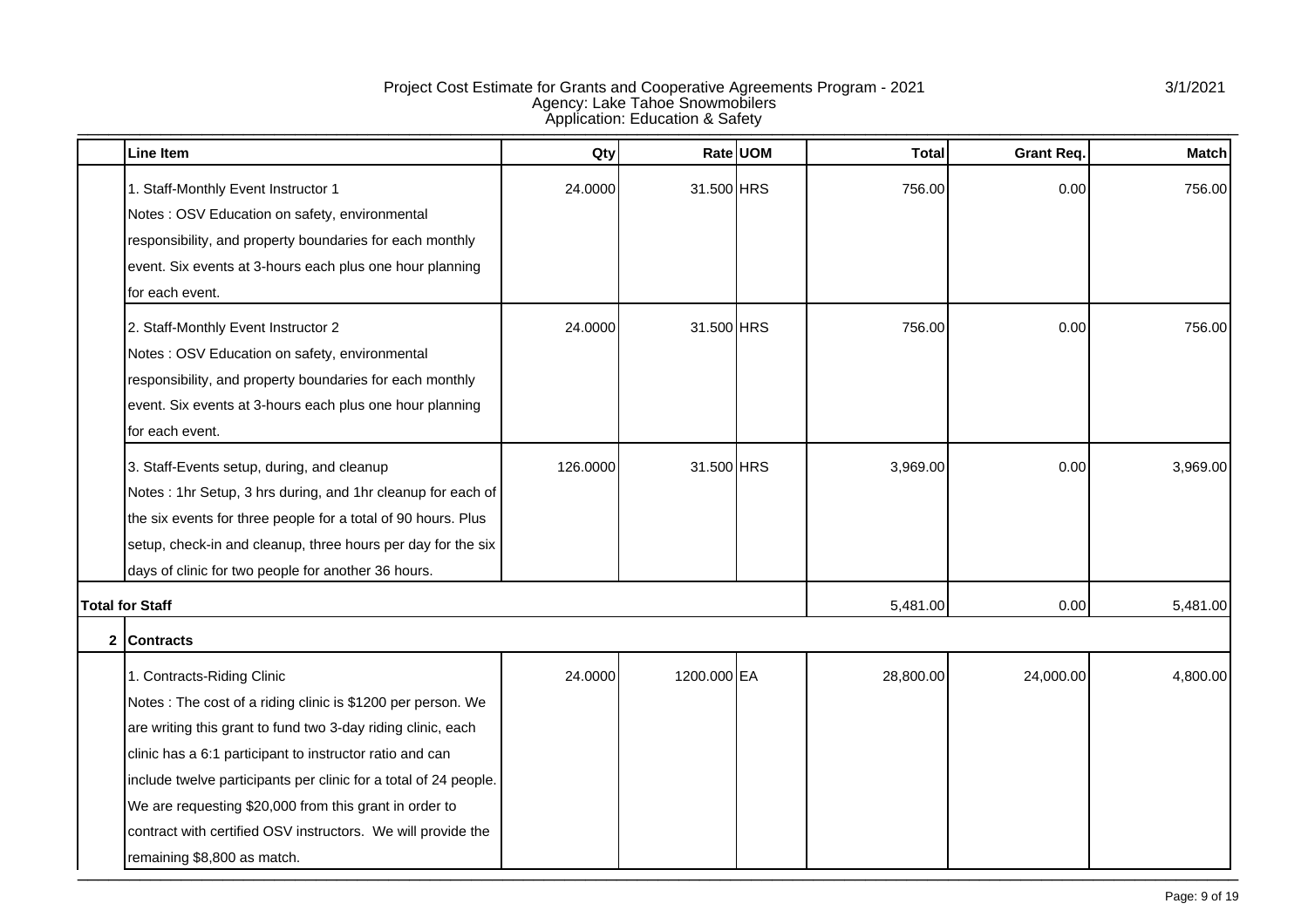| Line Item                                                                                                                                                                                                                                                                                                                                                                             | Qty       |            | Rate UOM | <b>Total</b> | <b>Grant Req.</b> | <b>Match</b> |
|---------------------------------------------------------------------------------------------------------------------------------------------------------------------------------------------------------------------------------------------------------------------------------------------------------------------------------------------------------------------------------------|-----------|------------|----------|--------------|-------------------|--------------|
| 3 Materials / Supplies                                                                                                                                                                                                                                                                                                                                                                |           |            |          |              |                   |              |
| 1. Materials / Supplies-Banners                                                                                                                                                                                                                                                                                                                                                       | 2.0000    | 100.000 EA |          | 200.00       | 0.00              | 200.00       |
| 2. Materials / Supplies-Popup Canopy                                                                                                                                                                                                                                                                                                                                                  | 1.0000    | 170.000 EA |          | 170.00       | 0.00              | 170.00       |
| <b>Total for Materials / Supplies</b>                                                                                                                                                                                                                                                                                                                                                 |           |            |          | 370.00       | 0.00              | 370.00       |
| 4 Equipment Use Expenses                                                                                                                                                                                                                                                                                                                                                              |           |            |          |              |                   |              |
| 1. Equipment Use Expenses-Transportation<br>Notes: Transportation of beacon park, safety equipment,<br>and snowmobiles used by each instructor and for<br>transportation of supplies for each event from staging area<br>to the class in the field.                                                                                                                                   | 3000.0000 | $0.560$ MI |          | 1,680.00     | 0.00              | 1,680.00     |
| 2. Equipment Use Expenses-Operation<br>Notes: Snowmobile use for each of the two instructors plus<br>two snowmobiles transporting the beacon park and safety<br>gear from the staging area to the location of the class in the<br>field. This is four snowmobiles at each of the six events.<br>Plus four snowmobiles at each of the six days of riding<br>clinics for a total of 48. | 150.0000  | 48.000 DAY |          | 7,200.00     | 0.00              | 7,200.00     |
| <b>Total for Equipment Use Expenses</b>                                                                                                                                                                                                                                                                                                                                               |           |            |          | 8,880.00     | 0.00              | 8,880.00     |
| 5 Equipment Purchases                                                                                                                                                                                                                                                                                                                                                                 |           |            |          |              |                   |              |
| 6 Others                                                                                                                                                                                                                                                                                                                                                                              |           |            |          |              |                   |              |
| 1. Avalanche Beacon<br>Notes: Beacons to check out to new OSV users who have<br>shown up to clinic or monthly education events without a                                                                                                                                                                                                                                              | 10.0000   | 350.000 EA |          | 3,500.00     | 3,500.00          | 0.00         |

Page: 10 of 19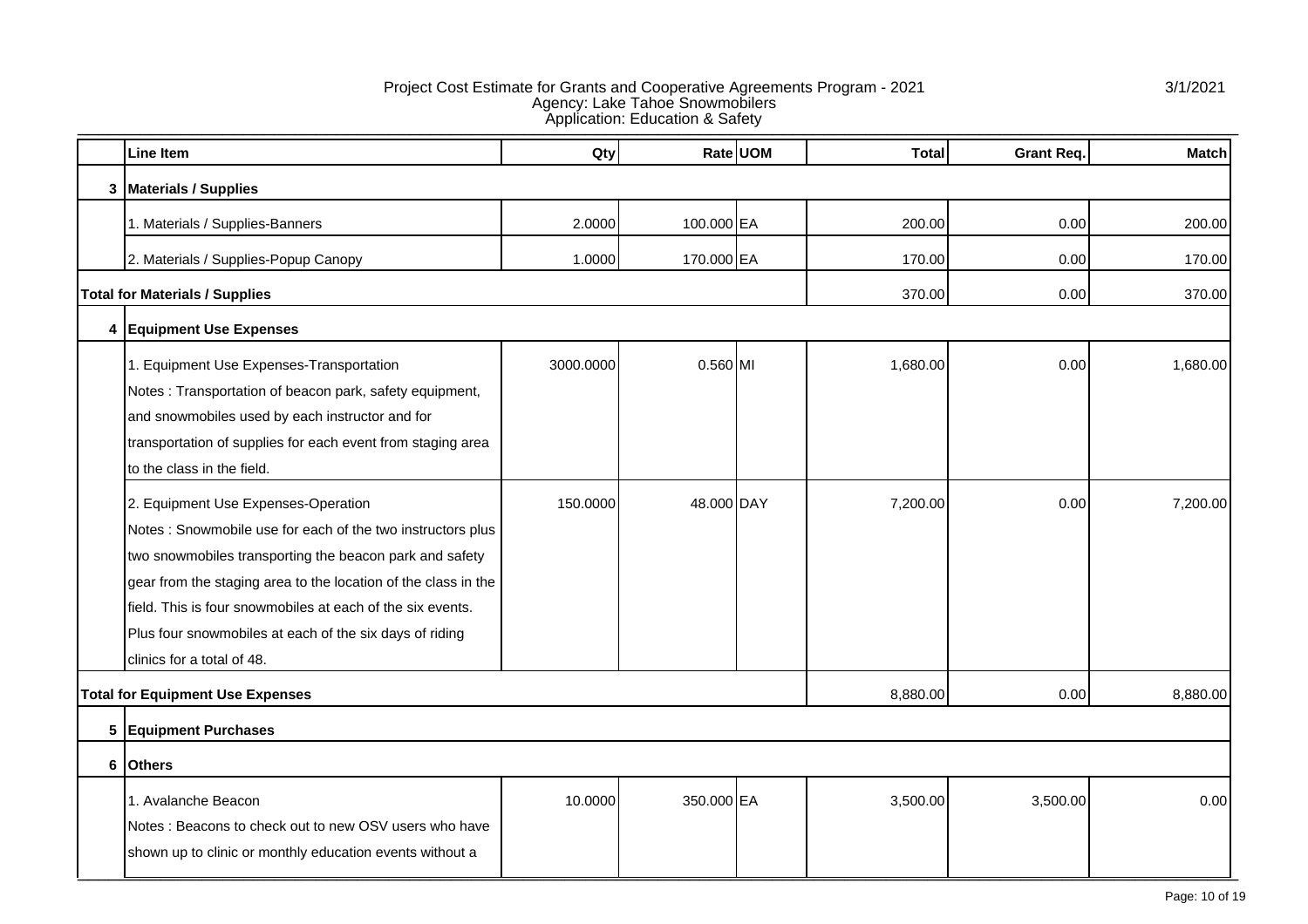|                                 | <b>Line Item</b>                                                                                                                                                         | Qty     |            | Rate UOM  | <b>Total</b> | <b>Grant Req.</b> | <b>Match</b> |
|---------------------------------|--------------------------------------------------------------------------------------------------------------------------------------------------------------------------|---------|------------|-----------|--------------|-------------------|--------------|
|                                 | beacon or with technology with less than three antennae.                                                                                                                 |         |            |           |              |                   |              |
|                                 | <b>Total Program Expenses</b>                                                                                                                                            |         |            |           | 47,031.00    | 27,500.00         | 19,531.00    |
|                                 | <b>TOTAL DIRECT EXPENSES</b>                                                                                                                                             |         |            |           | 47,031.00    | 27,500.00         | 19,531.00    |
|                                 | <b>INDIRECT EXPENSES</b>                                                                                                                                                 |         |            |           |              |                   |              |
|                                 | <b>Indirect Costs</b>                                                                                                                                                    |         |            |           |              |                   |              |
|                                 | 1  Indirect Costs                                                                                                                                                        |         |            |           |              |                   |              |
|                                 | 1. Indirect Costs-Staff: Registration, Planning                                                                                                                          | 55.0000 | 31.510 HRS |           | 1,733.00     | 0.00              | 1,733.00     |
|                                 | 2. Indirect Costs-Staff: Permitting, Insurance<br>Notes: Obtaining permits through the National Forest for<br>each event and clinic.                                     | 10.0000 | 31.510 HRS |           | 315.00       | 0.00              | 315.00       |
|                                 | 3. Indirect Costs-Staff: Marketing<br>Notes: Creating digital brochures related to this project.<br>Marketing on the website, social media, and at fairs and<br>parades. | 30.0000 | 31.500 HRS |           | 945.00       | 0.00              | 945.00       |
|                                 | 4. Indirect Costs-Staff: Accounting<br>Notes : Accounting as related to this project.                                                                                    | 16.0000 | 31.510 HRS |           | 504.00       | 0.00              | 504.00       |
| <b>Total for Indirect Costs</b> |                                                                                                                                                                          |         | 3,497.00   | 0.00      | 3,497.00     |                   |              |
| <b>Total Indirect Costs</b>     |                                                                                                                                                                          |         | 3,497.00   | 0.00      | 3,497.00     |                   |              |
|                                 | <b>TOTAL INDIRECT EXPENSES</b>                                                                                                                                           |         |            |           | 3,497.00     | 0.00              | 3,497.00     |
| <b>TOTAL EXPENDITURES</b>       |                                                                                                                                                                          |         | 50,528.00  | 27,500.00 | 23,028.00    |                   |              |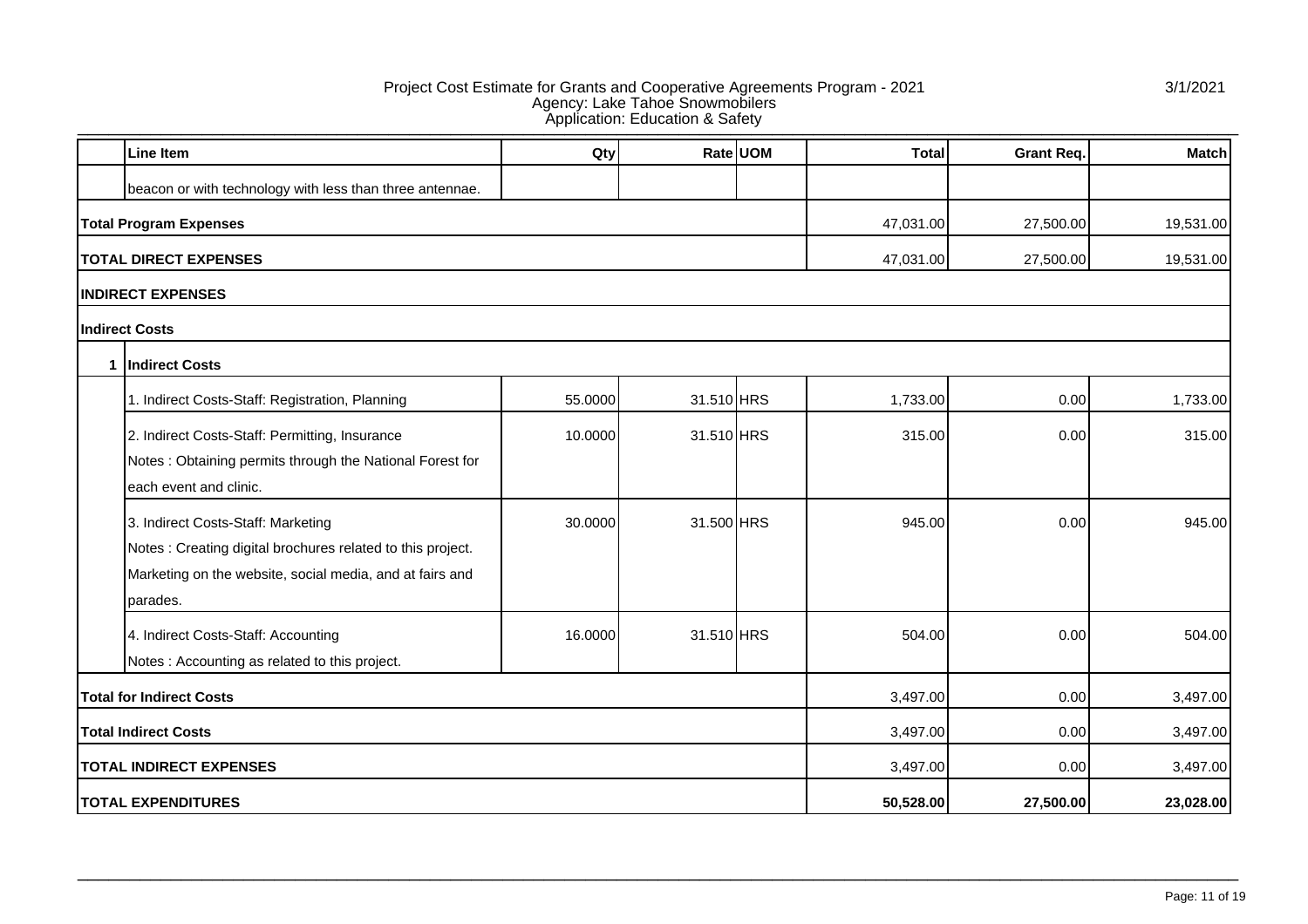|                               | Category                       | <b>Total</b> | <b>Grant Req.</b> | <b>Match</b> | <b>Narrative</b> |
|-------------------------------|--------------------------------|--------------|-------------------|--------------|------------------|
| <b>DIRECT EXPENSES</b>        |                                |              |                   |              |                  |
|                               | <b>Program Expenses</b>        |              |                   |              |                  |
| $\mathbf{1}$                  | Staff                          | 5,481.00     | 0.00              | 5,481.00     |                  |
| $\overline{c}$                | Contracts                      | 28,800.00    | 24,000.00         | 4,800.00     |                  |
| 3                             | Materials / Supplies           | 370.00       | 0.00              | 370.00       |                  |
| 4                             | <b>Equipment Use Expenses</b>  | 8,880.00     | 0.00              | 8,880.00     |                  |
| 5                             | <b>Equipment Purchases</b>     | 0.00         | 0.00              | 0.00         |                  |
| $\,6$                         | Others                         | 3,500.00     | 3,500.00          | 0.00         |                  |
| <b>Total Program Expenses</b> |                                | 47,031.00    | 27,500.00         | 19,531.00    |                  |
| <b>TOTAL DIRECT EXPENSES</b>  |                                | 47,031.00    | 27,500.00         | 19,531.00    |                  |
|                               | <b>INDIRECT EXPENSES</b>       |              |                   |              |                  |
|                               | <b>Indirect Costs</b>          |              |                   |              |                  |
| $\mathbf 1$                   | <b>Indirect Costs</b>          | 3,497.00     | 0.00              | 3,497.00     |                  |
| <b>Total Indirect Costs</b>   |                                | 3,497.00     | 0.00              | 3,497.00     |                  |
|                               | <b>TOTAL INDIRECT EXPENSES</b> | 3,497.00     | 0.00              | 3,497.00     |                  |
| <b>TOTAL EXPENDITURES</b>     |                                | 50,528.00    | 27,500.00         | 23,028.00    |                  |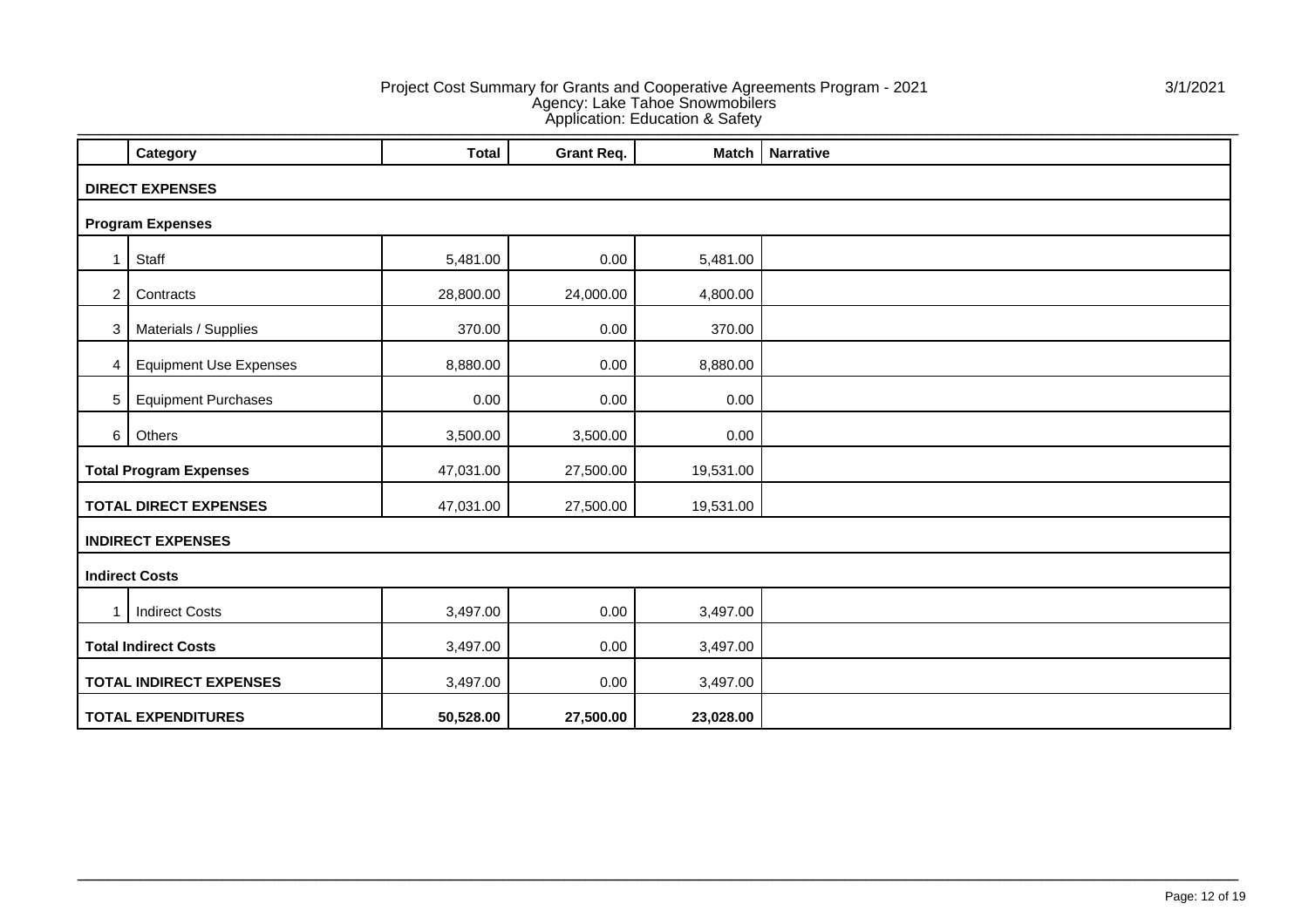#### **ITEM 1 and ITEM 2**

### **ITEM 1**

| a. | ITEM 1 - Has a CEQA Notice of Determination (NOD) been filed for the Project?                                                                                                                                                                                                                                                 |   | Yes | GN.<br><sup>o</sup>   |
|----|-------------------------------------------------------------------------------------------------------------------------------------------------------------------------------------------------------------------------------------------------------------------------------------------------------------------------------|---|-----|-----------------------|
|    | <b>ITEM2</b>                                                                                                                                                                                                                                                                                                                  |   |     |                       |
| b. | Does the proposed Project include a request for funding for CEQA and/or NEPA document<br>preparation prior to implementing the remaining Project Deliverables (i.e., is it a two-phased<br>Project pursuant to Section 4970.06.1(b))                                                                                          | C | Yes | GN<br>$\Omega$        |
|    | <b>ITEM 3 - Project under CEQA Guidelines Section 15378</b>                                                                                                                                                                                                                                                                   |   |     |                       |
| c. | ITEM 3 - Are the proposed activities a "Project" under CEQA Guidelines Section 15378?                                                                                                                                                                                                                                         | C | Yes | GN.<br><sup>o</sup>   |
| d. | The Application is requesting funds solely for personnel and support to enforce OHV laws and   C Yes<br>ensure public safety. These activities would not cause any physical change in the environment,<br>or a reasonably foreseeable indirect physical change in the environment and are thus not a<br>"Proiect" under CEQA. |   |     | $\odot$ N<br>$\Omega$ |

e. Other. Explain why proposed activities would not cause any physical change in the environment, or a reasonably foreseeable indirect physical change in the environment, and are thus not a "Project" under CEQA. DO NOT complete ITEMS 4 – 10.

#### **ITEM 4 - Impact of this Project on wetlands, navigable waters, and sensitive habitats and species (including threatened and endangered species):**

**ITEM 5 - Cumulative Impacts of this Project**

#### **ITEM 6 - Soil Impacts**

#### **ITEM 7 - Damage to Scenic Resources**

#### **ITEM 8 - Hazardous Materials**

Is the proposed Project Area located on a site included on any list compiled pursuant to Section 65962.5 of the California Government Code (hazardous materials)?  $C$  Yes  $G$  N o

If YES, describe the location of the hazard relative to the Project site, the level of hazard and the measures to be taken to minimize or avoid the hazards:

#### **ITEM 9 - Potential for Adverse Impacts to Historical or Cultural Resources**

Would the proposed Project have potential for any substantial adverse impacts to historical or  $\bigcap$  Yes cultural resources?  $\odot$  N o

Discuss the potential for the proposed Project to have any substantial adverse impacts to historical or cultural resources:

#### **ITEM 10 - Indirect Significant Impacts**

#### **CEQA/NEPA Attachment**

| '∆ъ.<br><b>Title</b><br>.<br>∽ |  |
|--------------------------------|--|
|                                |  |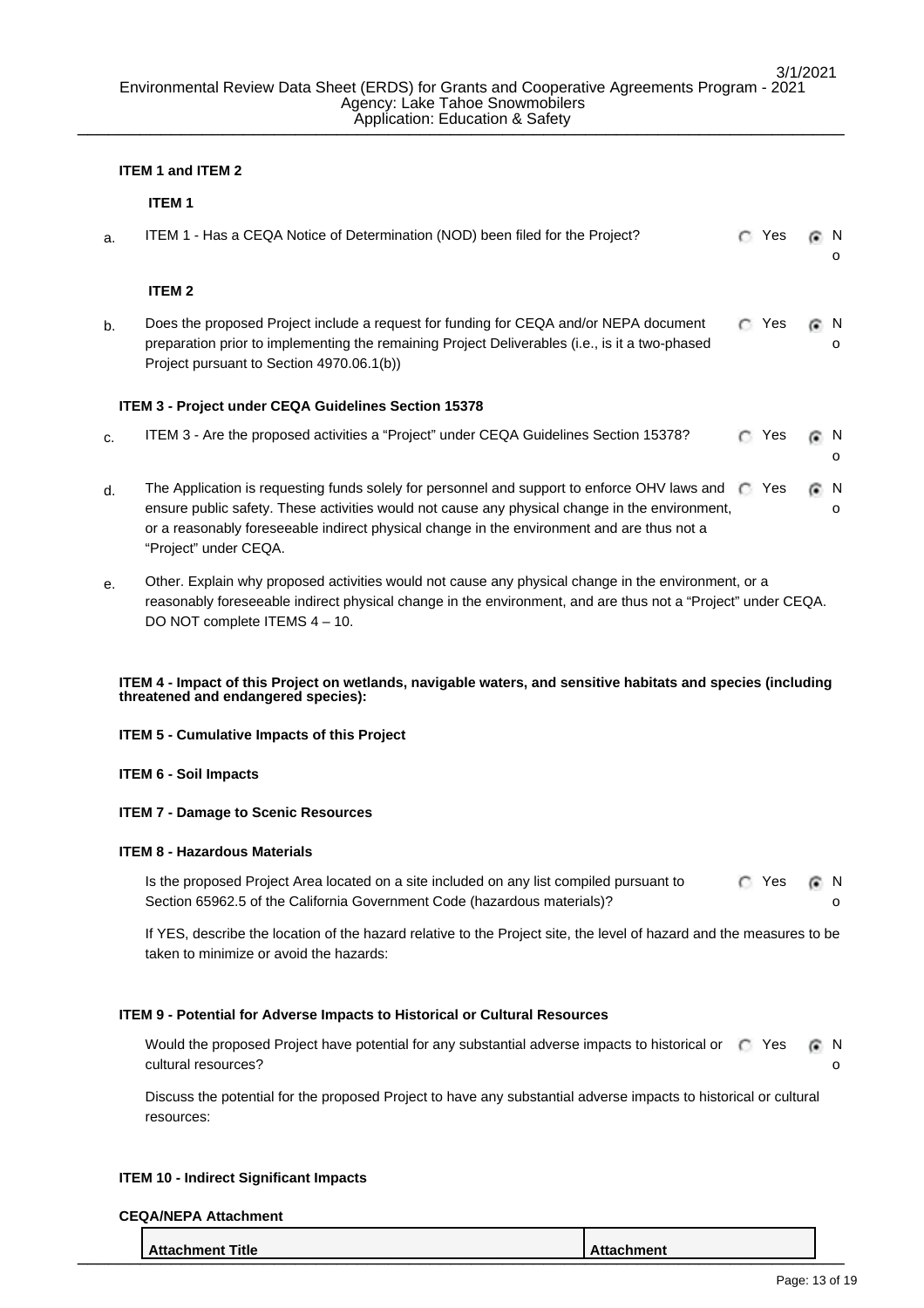\_\_\_\_\_\_\_\_\_\_\_\_\_\_\_\_\_\_\_\_\_\_\_\_\_\_\_\_\_\_\_\_\_\_\_\_\_\_\_\_\_\_\_\_\_\_\_\_\_\_\_\_\_\_\_\_\_\_\_\_\_\_\_\_\_\_\_\_\_\_\_\_\_\_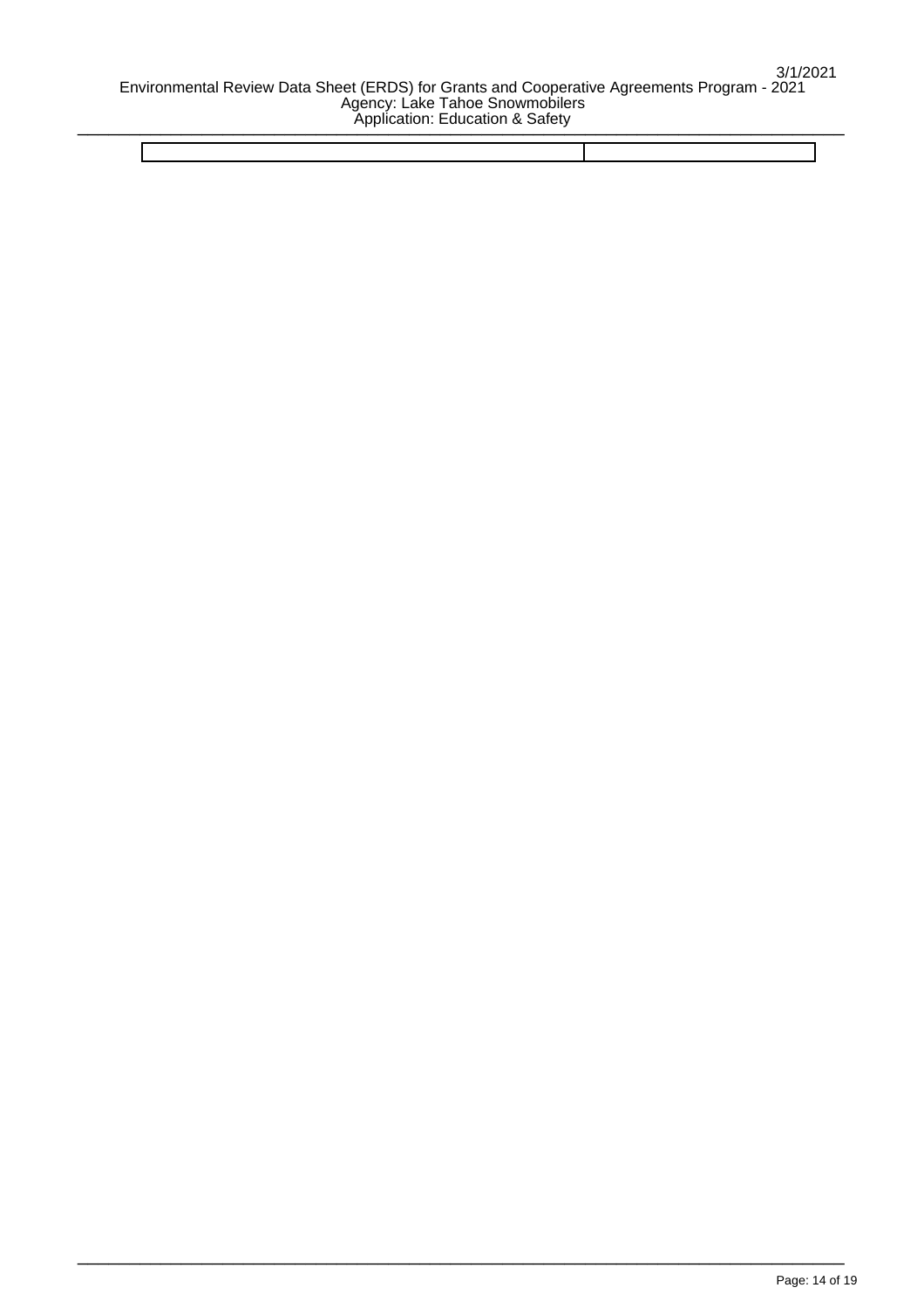### **1. Project Cost Estimate - Q 1. (Auto populates from Cost Estimate)**

The Applicant is applying for the following type of Project: (Check the one most appropriate)

 $\bullet$  Education – Applicants shall only respond to items 1, 2, 4, 5, 6, 7, 8, 9, 10, and 11.

 $\degree$  Safety – Applicants shall only respond to items 1, 2, 4, 5, 6, 12, 13, 14, and 15.

1. As calculated on the Project Cost Estimate, the percentage of the Project costs covered by the Applicant is: 4

(Note: This field will auto-populate once the Cost Estimate and Evaluation Criteria are Validated.)

- 76% or more (10 points)
- 66% 75% (7 points)
- 51% 65% (5 points)
- 36% 50% (4 points)
- 26% 35% (2 points)
- 25% (Match minimum) (No points)

#### **2. Project Performance - Q 2.**

2. At any time in the last two complete calendar years prior to the current Grant cycle, has the Applicant been out of Good Standing with the Division? 10

(Check the one most appropriate)

- $\odot$  No (10 points)
- Yes (No points)

First time Applicants or Applicants without active projects in the last two complete calendar years. (5 points)

## **3. Previous Year's Performance - Q 3. (FOR DIVISION USE ONLY)**

3. In the previous year the Applicant has been responsive and communicated effectively with the assigned OHMVR Grant Administrator by phone, email or personal visit.

(FOR DIVISION USE ONLY) (Check the one most appropriate)

- In the previous year the Applicant has been responsive and communicated effectively with their assigned OHMVR Grant Administrator by phone, email or personal visit (3 points)
- First time Applicants and past Applicants with no active Grant Projects within the last two years (2 points)

In the previous year the Applicant has not been responsive (No points)

#### **4. Utilization of Partnerships - Q 4.**

4. The Project will utilize partnerships to successfully accomplish the Project. Identify the number of organizations that will actively participate in the Project. Partners cannot include any unit of the OHMVR Division, subcontractors, or any participants being paid by this OHV Grant or Cooperative Agreement. 4

(Check the one most appropriate)

4 or more (4 points)

 $\degree$  2 to 3 (2 points)

 $\degree$  1 (1 point)

 $\bigcap$  None (No points)  $\blacksquare$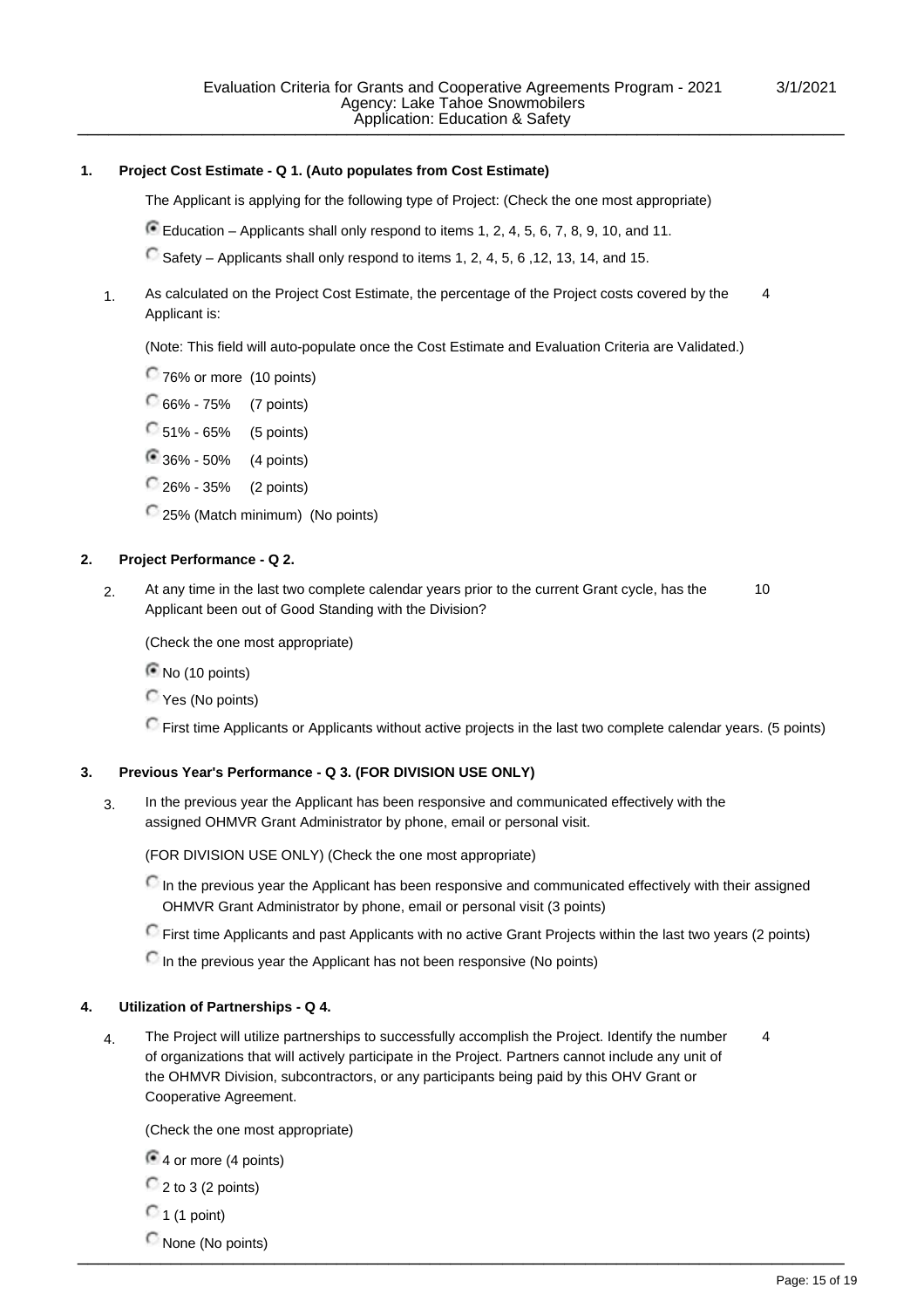List each partner organization(s) separately and provide a detailed explanation for how each partner will participate in the Project:

Driven, Tyler's Backcountry, Sierra Avalanche Center, Sierraville Ranger District (Tahoe National Forest), Truckee Ranger District (Tahoe National Forest), Humboldt-Toiyabe National Forest

### **5. Types of OHV Recreation - Q 5.**

5. The Project addresses the following types of OHV Recreation: 2 (Check all that apply) - Scoring: 1 point each, up to a maximum of 6 points

| $\Box$ ATV          | $\sqrt{4X4}$                                  |
|---------------------|-----------------------------------------------|
| $\nabla$ Motorcycle | Recreation Utility Vehicle (RUV)/Side-by-Side |
| $\nabla$ Snowmobile | $\Box$ Dune buggy, rail                       |

Provide a detailed explanation of how each vehicle type will be addressed in this Project:

Motorcycles with added tracks used as snowbikes and snowmobiles fall within OSV Education and Safety. Technically, so do ATVs that are tracked. One of our local avalanche rescue guys uses a tracked ATV and another uses a tracked 4x4.

#### **6. Public Input Prior to the Preliminary Application - Q 6.**

6. The Project was developed with public input prior to the preliminary Application filing deadline. Public input employed the following:

(Check all that apply)

- $\Box$  The Applicant initiated and conducted publicly noticed meeting(s) with the general public to discuss Project (1 point)
- The Applicant held a meeting(s) with mulitiple distinct stakeholders separate from their general public meeting. (1 point)

Provide a detailed explanation for each statement that was checked. Identify the dates(s) of meetings, location(s), participants, how public was notified of meeting, and who hosted the meeting. Applicant must identify how distinct stakeholders are stakeholders to the Project. Do not include internal agency meetings or meetings that occurred more than 12 months prior to filing the preliminary Application:

\_\_\_\_\_\_\_\_\_\_\_\_\_\_\_\_\_\_\_\_\_\_\_\_\_\_\_\_\_\_\_\_\_\_\_\_\_\_\_\_\_\_\_\_\_\_\_\_\_\_\_\_\_\_\_\_\_\_\_\_\_\_\_\_\_\_\_\_\_\_\_\_\_\_

#### **7. Incorporates Elements - Q 7. (Education Project ONLY)**

7. Prior to Preliminary Application filing, the Project has incorporated the following clearly identifiable and/or measurable elements:

(Check all that apply)

 $\nabla$  Process of researching issues and audience (2 points)

Objectives and outcomes (2 points)

 $\triangledown$  Testing process to ensure outcomes are effective (2 points)

**Plan to implement the Project (2 points)** 

Evaluation of the Project process (2 points)

 $\triangledown$  Evaluation and feedback received from Project participant (2 points)

Provide a detailed explanation for each statement that was checked:

12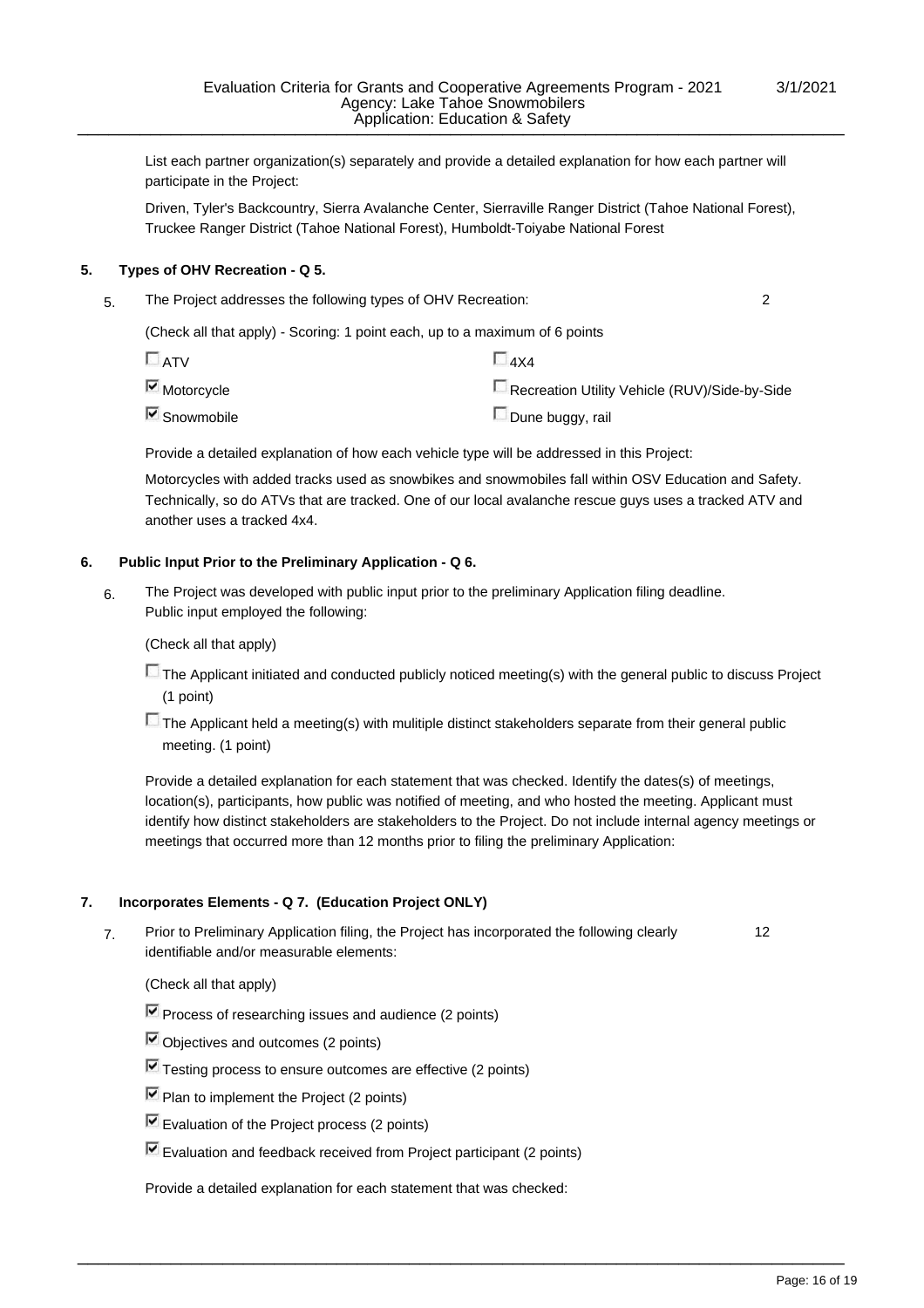We have collaborated closely with Sierra Avalanche Center, Driven, Tyler's Backcountry, Sierraville Ranger District of TNF, Truckee Ranger District of TNF, & H-T NF to identify the need for this project. Objectives are to provide two 3-day riding clinics for 12 people per clinic that will learn the riding skills needed to be able to enroll in the SAC motorized Level 1 Avalanche course, and 6 monthly Education & Safety events where OSV public will practice using our ARVA beacon park, and hear from NF and SAC about environmental, boundary, and OSV safety concerns at high use areas. Testing process will include seeing an increase in OSV safety practices at each ride and enrollment in SAC motorized Level 1 Avi classes from new OSV users. The plan to implement is described throughout this grant application and will begin Nov. 2021 with riding clinics in Dec. or Jan. Evaluation and feedback from participants will be requested on our website and social media and a survey will be provided to each participant as well.

#### **8. Methods of Education - Q 8. (Education Project ONLY)**

| 8. | The Project will utilize the following methods of education:                 |                                                 | 14 |
|----|------------------------------------------------------------------------------|-------------------------------------------------|----|
|    | (Check all that apply) - Scoring: 2 points each up to a maximum of 14 points |                                                 |    |
|    | $\overline{\mathbf{M}}$ Hands on learning<br>$\blacksquare$ Social media     |                                                 |    |
|    | $\blacksquare$ Formal class setting                                          | $\nabla$ Outreach booths/Exhibits               |    |
|    | Printed media (brochures, panels, billboards, flyers<br>etc.)                | Interpretive talks, rides, events               |    |
|    | $\square$ Internet classes                                                   | $\Box$ Audio/video programs                     |    |
|    | $\Box$ Self-guided trails                                                    | $\triangleright$ Website (message, not classes) |    |
|    | $\triangleright$ Other (Specify) [Riding Clinics]                            |                                                 |    |

Provide a detailed explanation for each statement that was checked:

Formal class instruction using OSV technology (Avenza, CalTopo, Garmin, etc..), reading topo maps, planning before you ride, identifying boundaries, and environmental awareness. Hands on learning will occur in zones near high use OSV areas and will include regular practice with OSV safety education, skills, and equipment. Two riding clinics will be offered for hands-on learning and demonstration of proficiency in order to enroll in SAC motorized Level 1 avi classes. Facebook, Instagram, and our website will be used to promote events and provide OSV safety education, including daily updates from SAC avalanche forecast. Outreach to general public will occur at local parades and fairs. Monthly rides, events, will take motorized users to see boundaries, environmentally sensitive areas to avoid, and various terrain that causes safety concerns.

#### **9. Number of Times Exposed to Message - Q 9. (Education Project ONLY)**

9. Total number of times individuals are directly exposed to the message through the Project's educational methods identified in Question 8: 4

\_\_\_\_\_\_\_\_\_\_\_\_\_\_\_\_\_\_\_\_\_\_\_\_\_\_\_\_\_\_\_\_\_\_\_\_\_\_\_\_\_\_\_\_\_\_\_\_\_\_\_\_\_\_\_\_\_\_\_\_\_\_\_\_\_\_\_\_\_\_\_\_\_\_

(Check the one most appropriate)

Greater than 10,000 (4 points)

1,000 to 10,000 (3 points)

100 to 1,000 (2 points)

20 to 100 (1 point)

 $\degree$  0 to 20 (No points)

Provide a detailed explanation for the quantity checked: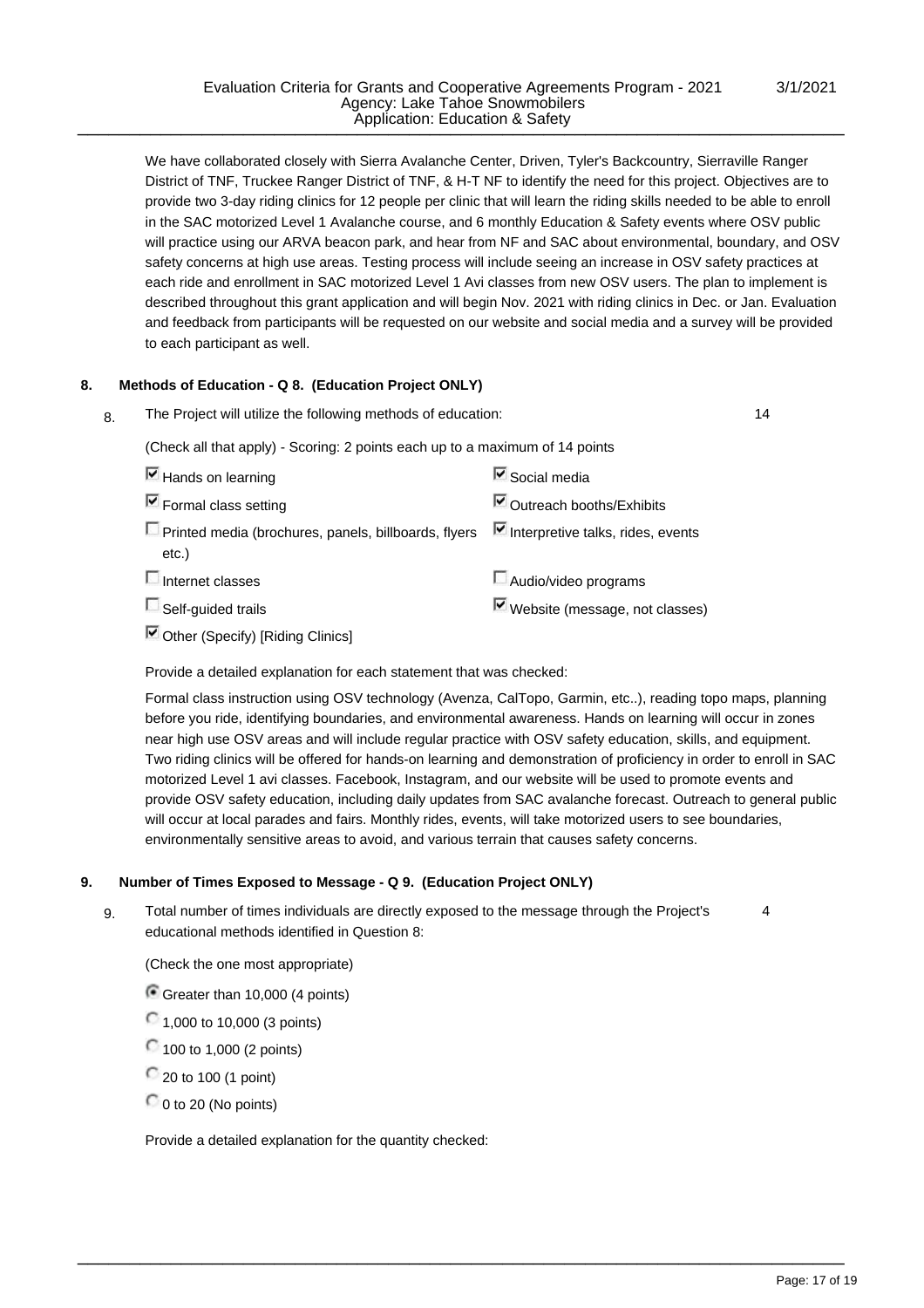4

We currently average 35-40 participants at each monthly event and with this grant hope to grow that to at least 70 per event. Over six events, this will expose at least 420 people. With daily avalanche and safety updates on Facebook, Instagram, and our website over six months, people are directly exposed to OSV Education and Safety messages well over 360 times. With at least 400 members currently seeing each message, and hopes this grows to at least 600 with this project, there will be well over 10,000 times that individuals are directly exposed to messages pertaining to this project.

#### **10. Average Time Exposed to Message - Q 10. (Education Project ONLY)**

10. Average time a participant will have direct exposure to the Project's message or training through educational methods identified in Question 8:

(Check the one item of highest point value that applies)

Greater than 2 hours (4 points)

- 1 hour to 2 hours (3 points)
- 5 minutes to less than 1 hour (2 points)
- $\degree$  1 minute to less than 5 minutes (A Project for maps will fall under this category) (1 point)
- Less than 1 minute (No points)

Provide a detailed explanation for the checked statement:

Each monthly event is held from 10am and ends no earlier than 3:30pm. Each riding clinic will last at least six hours per day.

#### **11. Project Provides ASI / MSF Training - Q 11. (Education Project ONLY)**

11. The Project utilizes certified ATV Safety Institute Motorcycle Safety Foundation and/or Recreational Off-Highway Vehicle Association trainers to provide training: 2

(Check the one most appropriate)

 $\bigcap$  No (No points)

Yes (2 points)

Provide a detailed explanation for the 'Yes' response:

We are contracting Driven to provide the riding clinics. They utilize Tyler's Backcountry and Ride Rasmussen instructors who are OSV certified. The Sierra Avalanche Center also provides at least one AERIE certified instructor at each of our monthly events.

\_\_\_\_\_\_\_\_\_\_\_\_\_\_\_\_\_\_\_\_\_\_\_\_\_\_\_\_\_\_\_\_\_\_\_\_\_\_\_\_\_\_\_\_\_\_\_\_\_\_\_\_\_\_\_\_\_\_\_\_\_\_\_\_\_\_\_\_\_\_\_\_\_\_

#### **12. Level of Personnel Trained / Search and Rescue Staff - Q 12. & 13. (Safety Project ONLY)**

12. The majority of personnel utilized in the Project are trained to the following level:

(Check the one most appropriate)

Emergency Medical Technician level, or higher (5 points)

First Responder level (2 points)

First Aid and CPR (1 point)

No training (No points)

#### 13. The Project involves search and rescue staff that is:

(Check the one most appropriate)

All volunteer (5 points)

A majority of volunteers with some paid staff (4 points)